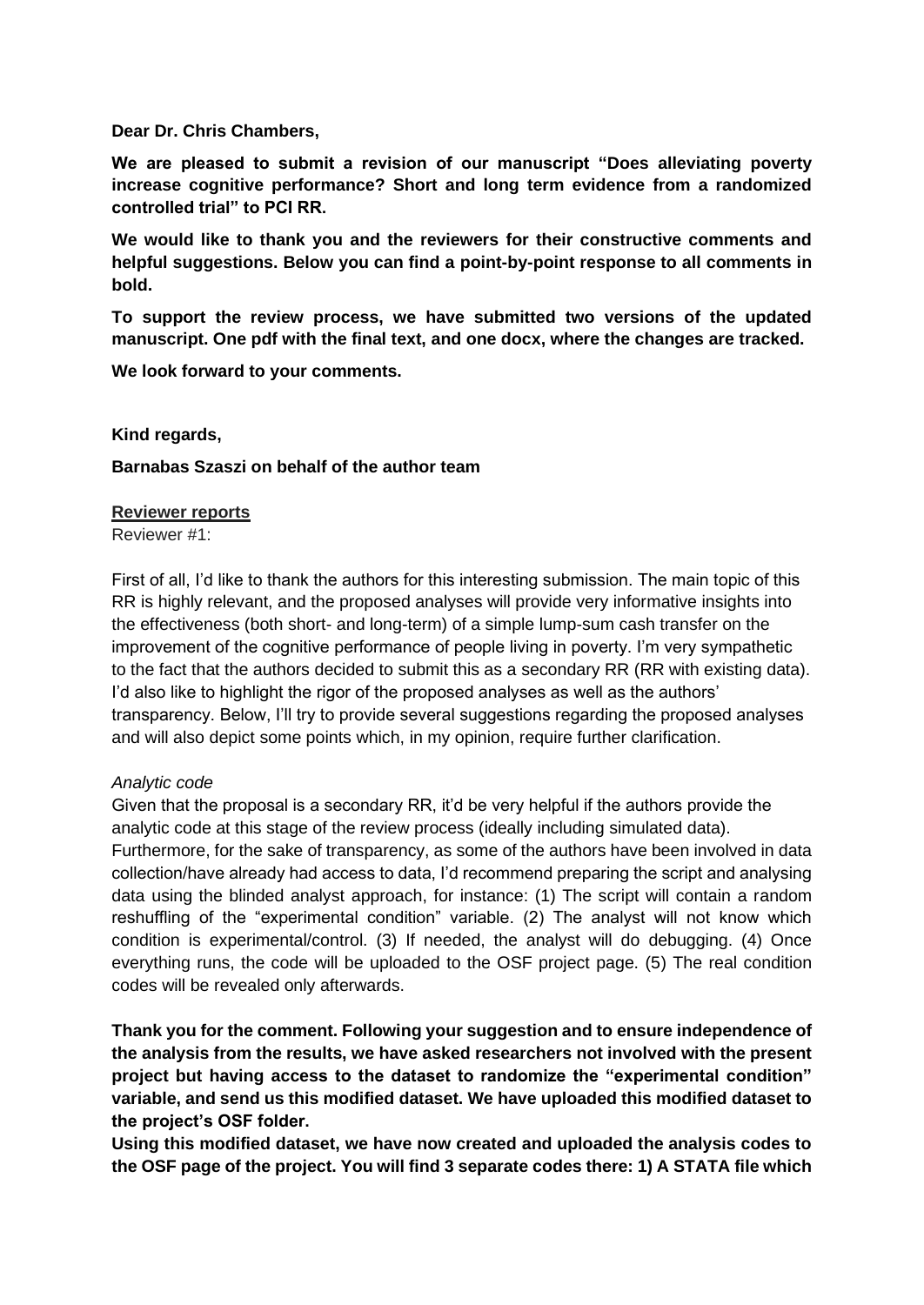**includes the analyses described in the paper. 2) A Rmd. file which includes the functions we will use to calculate the Bayes Factors. The input for these BF calculations will be taken from the output of the STATA files. 3) An Rmd. file including the code for the mini meta-analysis.** 

### *Research questions and theoretical background*

The research questions/hypotheses are clearly written and are supported by a solid theoretical background.

In the introduction, the authors cite a "seminal paper" by Mani et al. (2013). I highly recommend reading a commentary by Wicherts and Scholten (2013; doi:10.1126/science.1246680) who show that the evidence provided by Mani et al. might not be very robust (stated diplomatically).

**Thank you for the suggestion. Whicherts and Scholet (2013) is a great commentary and its findings are one of the reasons we think our work is a necessary addition to the literature. We also cite the paper on page 5, when stating that "testing the effect of cash transfers in a randomized controlled study will allow us to provide a clearer, and less biased estimation on the treatment effects compared to previously published studies using pre-post designs".**

**We have now supplemented the intro with an additional reference to the Wicherts and Scholet (2013) paper: "Although Whicherts and Scholten (2013) raised concerns about the robustness of the results, these findings generated interest in the scientific and policy-making community… "**

When describing exploratory analyses, the authors state they plan to test mediation models. Even though I like succinct introductions and am a proponent of a data-driven approach, I believe that a bit more space should be dedicated to the mediation models. For example, I can imagine how stress mediates the relationship between poverty and cognitive performance. However, I've got a bit harder time imagining how, say, wearing a weapon (point no. 2 in the conflict measure) affect cognitive performance. If you prefer not to extend the introduction, perhaps you could depict the (psychological) mechanisms behind the mediating models (or an example of a non-obvious one) in supplementary materials, but this is just a suggestion.

# **Thank you for the suggestion! As we will only conduct the mediation analysis if the primary analysis reveals strong support (BF > 10) for the effects, we have added the following text to the mediation analysis section:**

**"Worrying is thought to deprive cognitive functioning through intrusive thoughts' effect on mental bandwidths 15,18. Sleeping rough 21,22, recent hunger 24,25 and depression <sup>20</sup> have been shown to have direct physiological effects on cognition. We hypothesized that conflict may impact cognition more indirectly, by increasing stress or by taxing attention through focusing mental resources on the object of conflict. The items of the conflict index aim to capture behavioral patterns which we assume to be highly correlated with the frequency or severity of conflicts our respondents are engaged in."**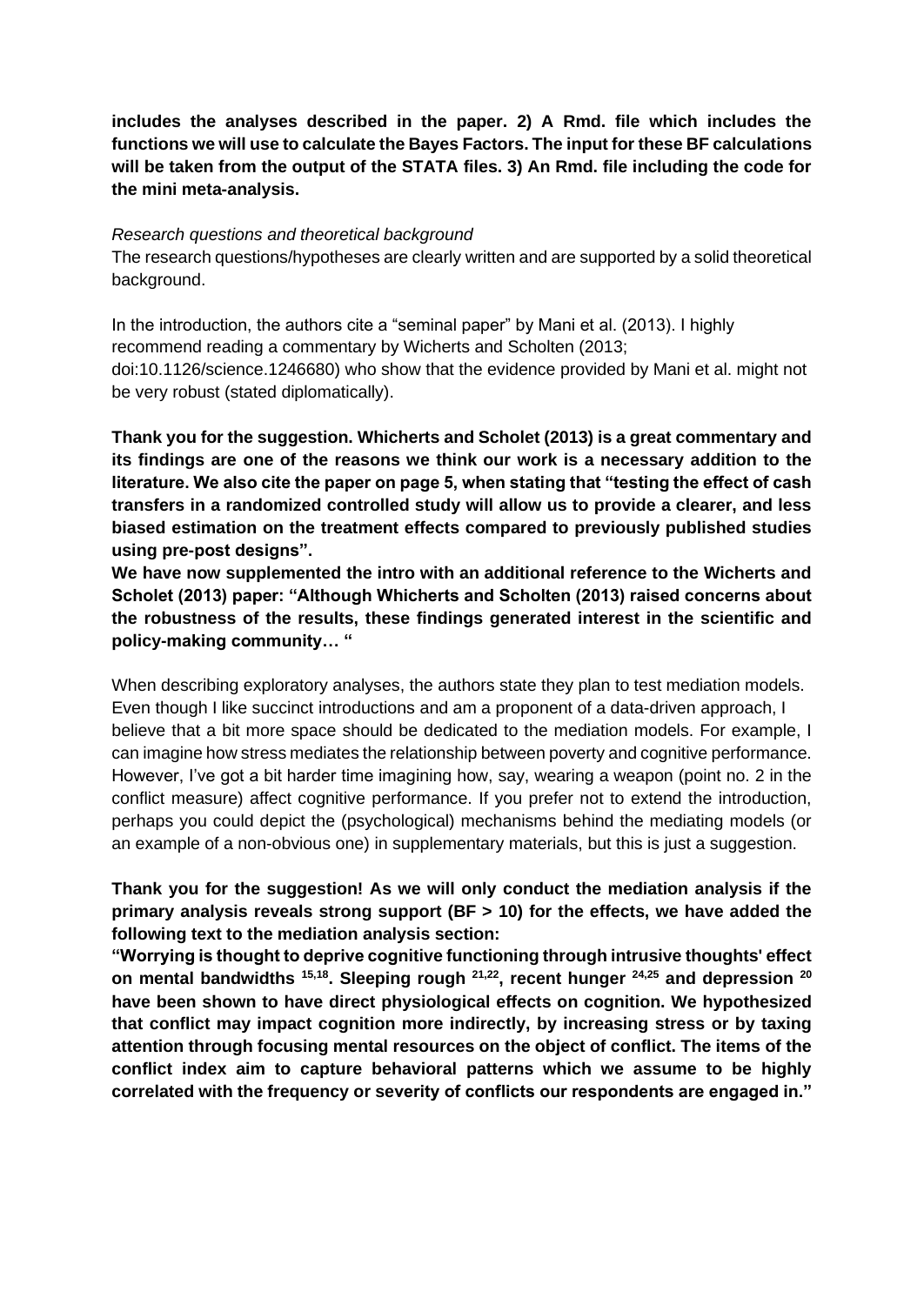## *Participants and measures*

The part is well-written, I've only some minor suggestions. Could the authors briefly explain why the participants in the experimental condition received exactly US\$200? Is there any rationale (besides the practicalities – e.g., a trade-off between the sample size and budget) behind this decision? We're at Stage 1, but this point should be worth discussing in more detail once the results are in.

**We have now added the following text to the manuscript explaining the reasoning behind the choice of distributing \$200's:** 

**"During the preparation of the project, we interviewed a group of local individuals about the start-up cost of a small enterprise estimating the range between \$75 and \$125. We also assumed that people have other spending pressures and precautionary saving motives. That, combined with our budget constraints is how the \$200 was determined."** 

The process of data collection is nicely described, and the flowchart is informative. However, I'd just like to check - was there any attrition rate or did every participant who completed the baseline survey complete also all the follow-up surveys? Because, frankly, this seems highly Unlikely.

**Thank you for pointing out that we have not discussed the attrition rates of the followup surveys. Blattman et al. (2017) discuss this issue in great detail in their Appendix and in Table A4.** 

**We have now added the attrition rates for each round of the surveys to the Consort Flow Chart.** 

**Furthermore, we have added the following summary to the 'Baseline and Follow-up surveys' section.**

**"As described in detail in Blattman et al. (2017, Appendix A3), the authors collected at least five close contacts and all known addresses of the participants and spent on average three to four days for locating respondents per survey to minimize attrition rates. The attrition rate of the overall endline survey was 7.6 percent, which is common**  in field experiments in developing countries  $e^{i\theta}$ . Most importantly, the response rates **in all treatment arms were within 0.4 percent of the control group, while the joint significance tests including all baseline covariates yielded p = 0.328, suggesting that the attrition was unsystematic to the treatments."** 

It's not clear from the text – were the measures administered in a random order?

**Thank you for the question.** 

**We have also clarified that in the Baseline and Follow-up surveys section that the questions were always administered in the same order.**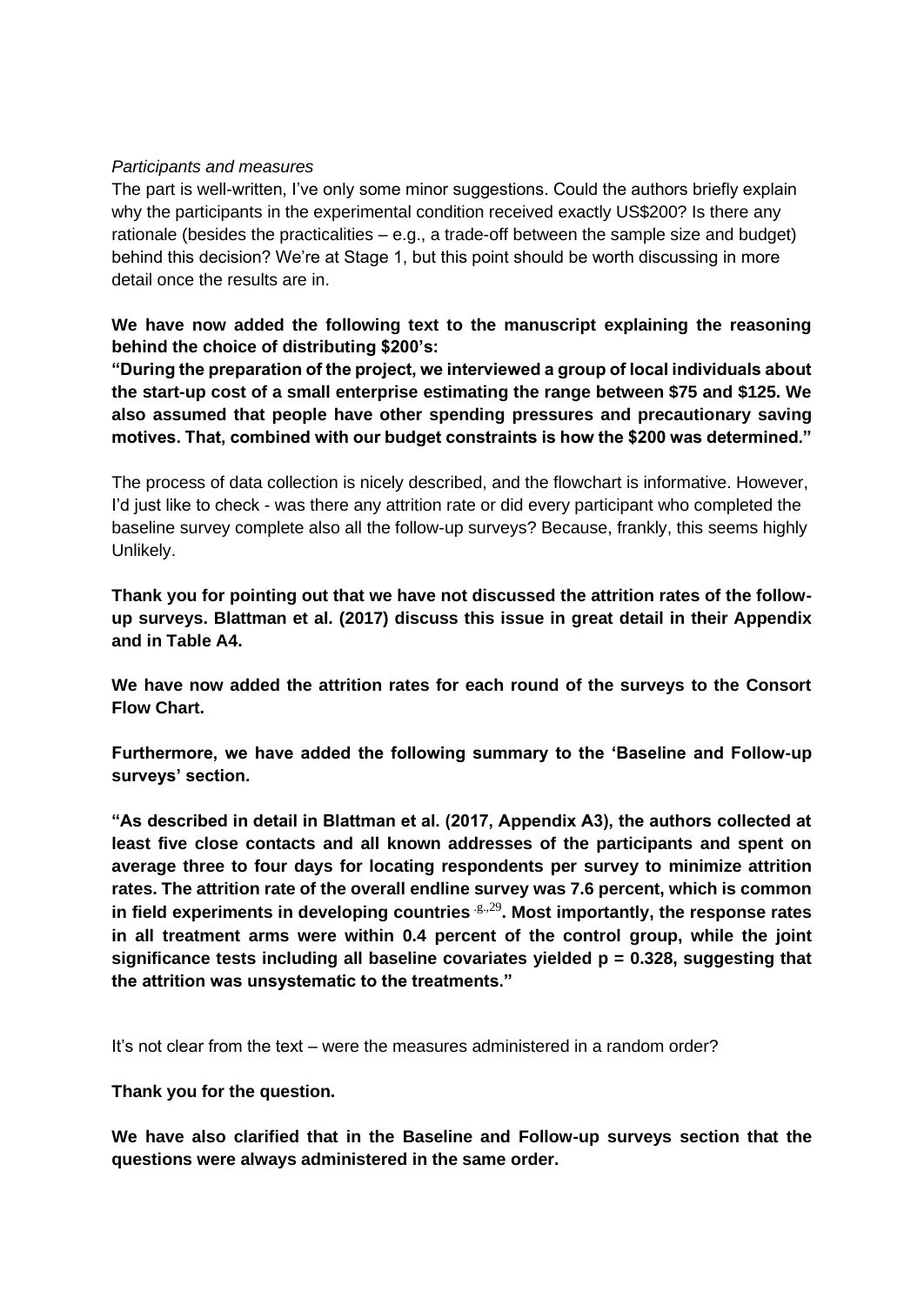# **Furthermore, we have now added the following text to page 9: "The questions and the incentivized games and tests were always administered in the same order."**

Even though the cognitive tasks were incentivized (motivating the participants to better performance), the participants could have been exhausted after the 90 minutes long questionnaire. Might be worth mentioning in the paper.

# **Thank you for pointing this out. We agree that respondents could have been exhausted after the long questionnaire. Accordingly, we plan to mention this potential limitation in the discussion section of the Stage 2 manuscript.**

Just a minor comment but one of the items in the worrying index should be coded reversely.

## **Thank you again, we have now added this to the description.**

Another minor suggestion – the authors state "To estimate the level of symptoms of depression in the participants…". Technically speaking, I'm not sure if it's appropriate to use the term "depression" or "depression symptoms" since some of the items don't correspond with the symptoms of depression as listed in the DSM-5 or ICD-11.

**Thank you for the excellent question! These questions do not correspond indeed perfectly to the language used in DSM-5 or ICD-11. Here, instead, we measured the symptoms of depression based on a locally adapted instrument used previously with ex-combatant populations in Liberia (Blattman and Annan 2016). These questions constitute ways of asking about symptoms of depression "e.g., sad or downhearted for low mood" which are appropriate to the Liberian context and which utilize idioms that are common in Liberia when describing mental health and mood. We believe that this method of asking about depression is more culturally relevant and more valid than asking about symptoms using language and idiom which is common in North America or Europe and thus in the DSM-5/ICD-11. We have now supplemented the description of the Depression index with the following text:**

**"These items were based on previous work adapting depression measurement to local context using idioms which are common in Liberia when describing mental health and mood <sup>43</sup>."**

**Blattman, Christopher, and Jeannie Annan. 2016. "Can Employment Reduce Lawlessness and Rebellion? A Field Experiment with High-Risk Men in a Fragile State." American Political Science Review 110 (1): 1–17.**

## *Power analysis*

The authors write that "Although our design was not optimized to reliably detect the null effect, we calculated the rate of misleading evidence also with the assumption that the null hypothesis is true for each of our hypotheses. The results showed the rates of misleading evidence were < 1% both of the hypotheses as well". When I reproduced the code for power analysis ("sim.H0"), I obtained very different results. Specifically, the null hypothesis was supported only slightly above 20% of the time while the results were usually inconclusive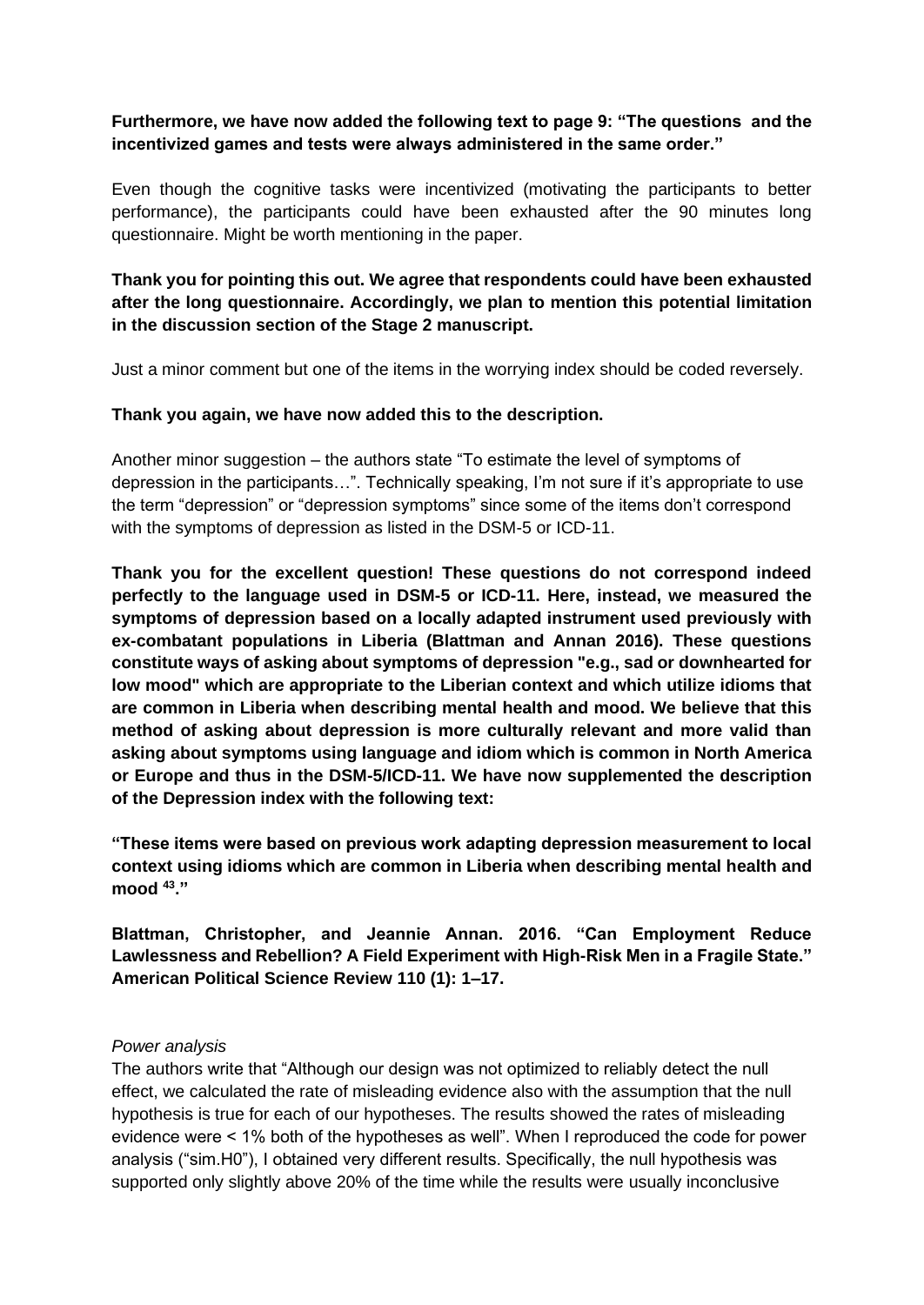(above 75%). Perhaps I'm missing something, but the authors might want to check the code just to be sure.

**We really appreciate the thorough review of the accompanying analysis code! Before going into the details, note that given your other comment on the potential publication bias, we have conducted a new mini-meta analysis which provided adjusted estimates for the presence of publication bias. (See a longer response on this matter by the corresponding comment). As a result, in the new version of the paper, we will use a lower prior (b=0.34) in the analyses which has also affected the results of the power analyses. Below, in our reply I will use the values stemming from these new analyses.**

**Based on our own re-review of the code, we believe that the BFDA analysis we applied is correct. As BFDA is not a common power analysis, let us provide a longer explanation of its output.**

**In row #29 of the analysis code, the code produces the power estimates of the BFDA analysis to detect the effect ("sim.H1"), given that there is an effect. In this case, in the output, the evidence for H1 (BF > 10) provides the correct inferences rate, while the evidence for H0 (BF < 0.1) provides the misleading rate of evidence. This part of the analysis code produces the main results used and reported in the paper. Accordingly, we write that "We found that given that the alternative hypotheses are true, with the parameters detailed above, the model provides correct inference in 82% and inconclusive results in 18% of the simulations for H1 and H2. The long-term rates of misleading were < 0.01% for both hypotheses. These rates suggest the proposed analysis yields correct inferences in more than 82% of the cases for all the hypotheses while incorrect inferences only in less than 0.01% of the cases." Note that this is equivalent to the output of an NHST power analysis. (As the priors both for H1 and H2 are the same, we only conducted one bayesian power analysis, as its results can be applied for both hypotheses. )**

**However, to make sure that we do not provide misleading evidence even if there is no effect, and as the BFDA also enables us to quantify power given the null effect is true, we calculated the rates of misleading evidence for this case as well. In row #36 of the analysis, the code produces the output of the BFDA analysis for detecting the null effect ("sim.H0") - this is the one which is referred to in the review above. In this case, in the output, the evidence for H1 (BF > 10) provides the misleading rate of evidence, while the evidence for H0 (BF < 0.1) provides the correct inference rate. Between these two values, you can find the inconclusive rate of evidence.This analysis shows that we produce misleading evidence in less than 1% of the cases. However, this data also suggests, as we also write in the paper that…" our design was not optimized to reliably detect the null effect": the analysis showed that given that there is no effect, our study would provide the correct inferences in just above 10% of the cases, while it would provide inconclusive evidence in almost 90% of the cases. Note however, that in our paper, we use extremely conservative inferences rates (BF values above 10 and below 1/10 will be regarded as strong evidence) for the BFs. If we applied BF cutoff values of 3 and ⅓, which is comparable to the standard p = 0.05 in NHST (Jeffreys, 1961), we would have very different results: we would have found correct 71% inference rates in 70.7% of the cases, inconclusive results in 27.5% of the cases and misleading inferences in 1.8% of the cases.**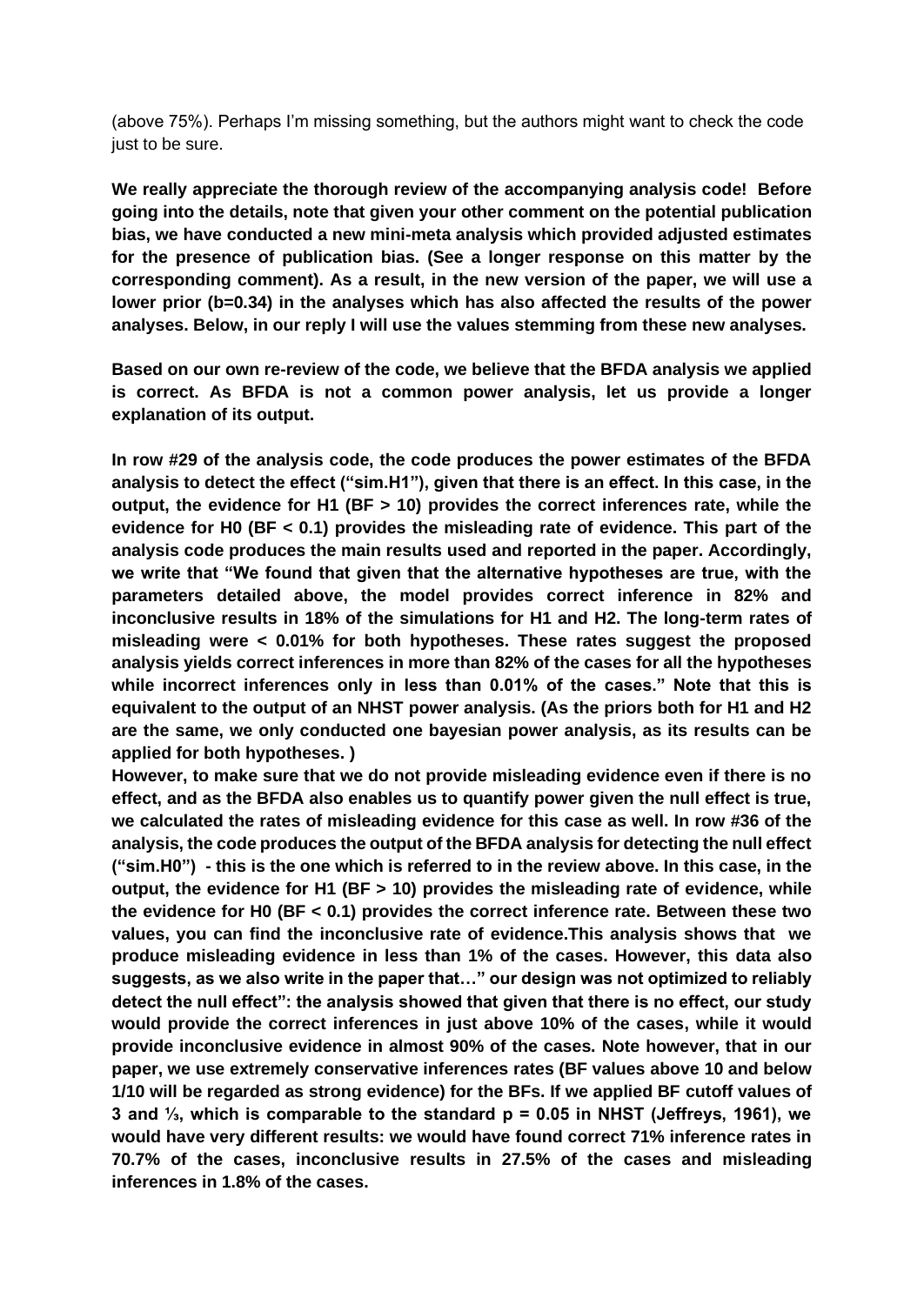# **Jeffreys, H. (1961). The theory of probability (3rd ed.). Ox-ford, England: Oxford University Press.**

## *Data cleaning and handling*

The authors don't mention any data quality checks or screening for careless responders. Do the data contain such checks? Or were such checks unnecessary given the way the data were collected? Would it be possible for the authors to screen for such participants, say, by examining the longstrings (see [Curan, 2016; 10.1016/j.jesp.2015.07.006\)](https://sci-hub.se/10.1016/j.jesp.2015.07.006)? I know that this request might look a bit tricky since the preceding survey and probably also the tasks were delivered verbally but having careless participants in the sample could substantially bias the results. Would be great if the authors consider some possibilities of detecting such Participants.

**Thank you for articulating potential concerns regarding data quality. In the new version of the manuscript, following the reviewer's suggestion, we have added an additional exclusion criteria to the main analysis to maximize data quality. We use the results of the arrow attention task to test the participants' lack of** 

**willingness, motivation, or basic ability to provide high-quality responses. (In the arrows attention task, participants were asked to state the direction of arrows presented on a piece of paper). That is, we will exclude all the individuals in the primary analysis, who did not achieve at least 80% success rate in the arrow attention test. Not being able to finish the attention arrow test can signal a general inability or lack of motivation to produce meaningful results.** 

To control for outliers, the authors aim to winsorize the continuous variables at the 99th percentile. I'm not sure that this step is necessary, especially if the values of the continuous variables are possible to obtain (e.g., a participant will score X on a cognitive task which is 3 SDs above the mean score of your sample). Of course, if there are improbable values (e.g., obvious typos), they should be removed, but at least the multiverse analysis could be performed also without winsorizing the data. The authors use the 60% threshold (either perfect scoring or zero correct answers) as the indicator of ceiling/floor effect. I suggest using also other thresholds (e.g., 50% and 70%) as a part of the multiverse analysis.

# **Thank you for the suggestion! We have changed a manuscript in a way that we will also conduct a multiverse analysis without winsorizing data, and we will also use different thresholds to indicate ceiling and floor effects. See the Multiverse section below for detailed description.**

The authors plan to impute data in several ways (e.g., imputing median values, imputing the minimum value for unfound treated members and the maximum for unfound controls, etc.). Perhaps I'm missing something, but wouldn't it be both easier and technically more sound to perform a multiple imputation using a regression-based technique? For example, the authors could impute data using mice package and then fit the model using the brm\_multiple function from brms package.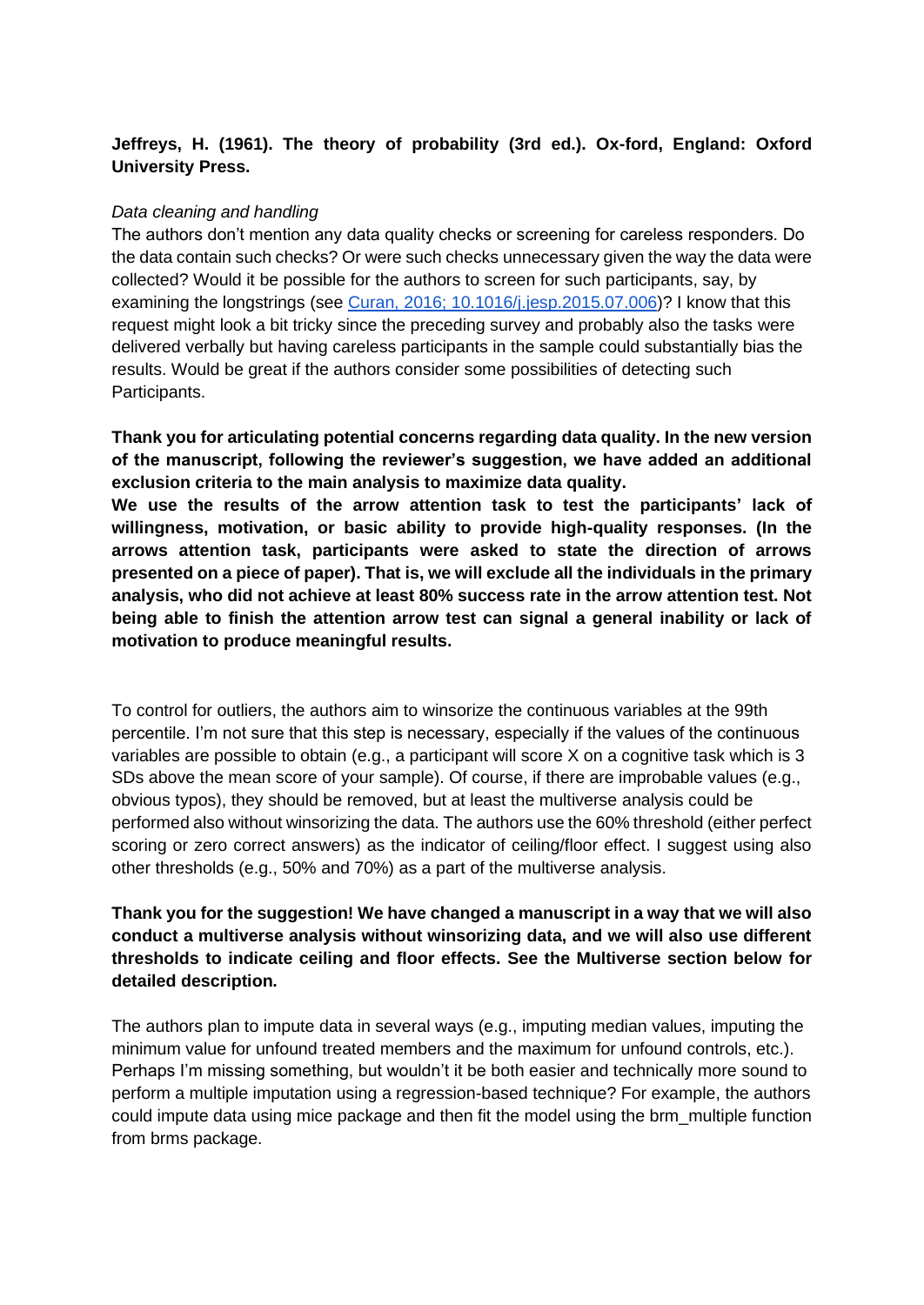**Thank you again for the question. In our manuscript, we suggest using 4 different ways to impute data: "1) imputing the median value; 2-4) imputing missing dependent variables for the treatment (control) group as the found treatment (control) mean plus (minus) 0.10, 0.25, or 1 SD of the found treatment (control) distribution". We would prefer not to change the current imputation methods, as this way, we also report bounds which we believe is preferable to simply reporting a central imputation (such as a regression-based imputation), and that way we would also keep the paper consistent and comparable to the original Blattman et al. (2017) paper.**

**Furthermore, after some consideration, in the new version of the paper we have removed the 5ths imputation method, because we believe that in a research design involving individual differences measures, the difference between the minimum value and the maximum value of the individual differences measure would be expected to be larger than any sensible treatment treatment effect. That way "imputing the minimum value for unfound treated members and the maximum for unfound controls" would lead to unrealistic patterns.** 

#### *Mini meta-analysis and setting the priors*

The authors derive their priors based on the mini meta-analysis. Unfortunately, I wasn't able to reproduce the calculations because the data are missing (the path to the dataset is a private file). Could the authors upload the data (or at least the effect sizes) to the OSF?

**Again, we really appreciate the thorough review of the paper including the accompanying analysis code! The reason, the data to the Mani et al. (2013) database was missing because - unfortunately - it is not openly available, and it was acquired through email communication from the corresponding author. However, after receiving this first round of reviews, we have contacted the original authors who gave us permission to share the dataset with the reviewers for our study. You can find the data uploaded to the OSF page and the analysis code updated accordingly.**

Furthermore, as publication bias is likely to be present also in this field, applying some corrections would be helpful. I'm not sure how well the state-of-art methods for correction of publication bias work on meta-analyses with so few effects, but perhaps the authors could check it out and (unless the published studies were either preregistered or RCTs) correct for publication bias. This could play a major role in determining their priors. Even though the authors plan to calculate Robustness regions for each BF using extreme priors (which is great), correcting for publication bias could lead to even more precise estimates in the main analysis.

**We fully agree with the reviewer that we cannot be certain that we did not miss any studies investigating the same phenomena in a similar context. By meta-analyzing the previously published field studies providing causal evidence on the effect of poverty on cognitive functions, we aimed to go one step further from the common practice of using a default prior or taking the effect size from one specific study, but we did not aim to claim the lack of publication bias here. Accordingly, our original approach was to conduct an individual participant data meta-analysis, as it offered numerous advantages such as less information loss than meta-analyses based on the published**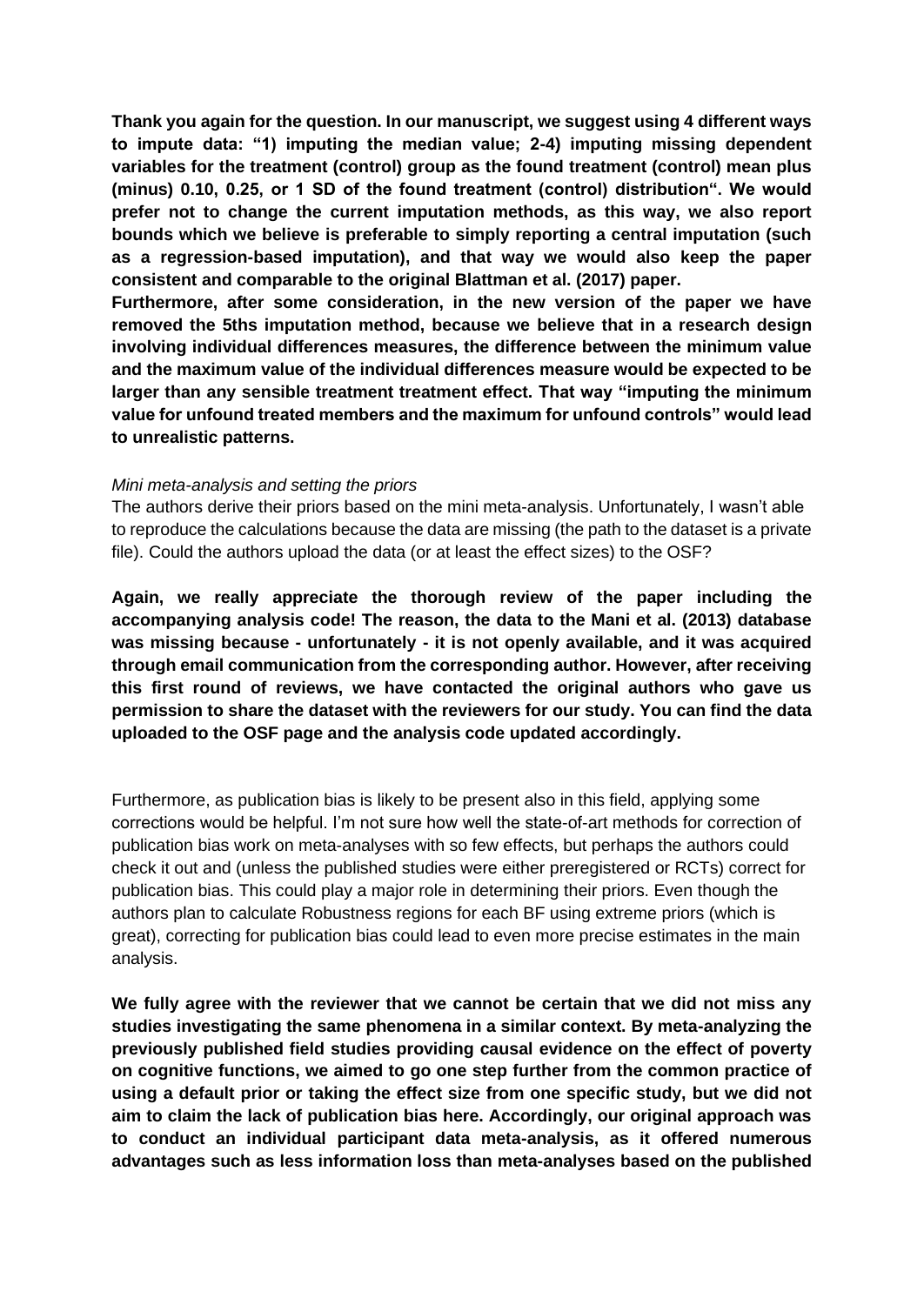**summary information on the results (Debray et al. 2015). We reported the results of this meta-regression in the previous version of the paper (b=0.44).** 

**In the new version of the paper, we have applied a different approach and conducted a new meta-analysis using the** *trimfill.meta* **function of the** *meta* **package in R, as this method could adjust for the presence of potential publication bias. We have uploaded the code for this new analysis at the OSF page of the project. The new results controlling for publication bias provided lower effectsize estimates (b=0.34). In the new version of the paper, we will use b=0.34 as the prior in the Bayes Factor calculations. Note that we will also produce Robustness Regions for each BF using extremely low and high priors.**

**Debray, T. P., Moons, K. G., van Valkenhoef, G., Efthimiou, O., Hummel, N., Groenwold, R. H., ... & GetReal Methods Review Group. (2015). Get real in individual participant data (IPD) meta**‐**analysis: a review of the methodology. Research synthesis methods, 6(4), 293-309.**

## *Main analysis*

Could the authors explain how exactly they aim to "merge the responses for the 2 and 5 weeks as well as for the 12 and 13"? This is a rather important step in the proposed analyses. I skimmed through the reference paper (Blatman et al., 2017; 10.1257/aer.20150503) and didn't find the details of the procedure (I might have missed it, though). Anyhow, for the sake of reproducibility, it'd be very helpful to describe the "merging" in sufficient detail.

#### *Exploratory analysis suggestion*

This is just a suggestion, but given the availability of the follow-up studies, it could be interesting to perform a latent change score modelling and take a look at the dynamics of the effect of lump-sum cash intervention on cognitive performance in short-term (baseline, 2 weeks follow-up, and 5 weeks follow-up).

**Again, thank you for asking for the needed clarification. We have now added the following clarification to the corresponding section (pp. 10):** 

**…"Once they agreed with the study terms, participants completed a baseline survey. The remaining four surveys took place 2 and 5 weeks (short-term), and then 12 and 13 months (long-term) after the cash distribution<sup>5</sup> . As the administration of multiple measurements at relatively short intervals have been argued to decrease noise and increase precision for key outcomes [29](https://www.zotero.org/google-docs/?9jTv6X), the authors collected two data points both for the short-term and the long-term follow-ups. That is, the 2 and 5 weeks, and the 12 and 13 months follow-up surveys intended to measure the same underlying phenomenon, respectively. Accordingly, similarly to Blattman et al[.11,](https://www.zotero.org/google-docs/?MZKycI) we will merge the responses for the 2 and 5 weeks as well as for the 12 and 13 months surveys in our analyses by taking the average of the corresponding results...."** 

**We would prefer not to pursue further exploratory analysis.**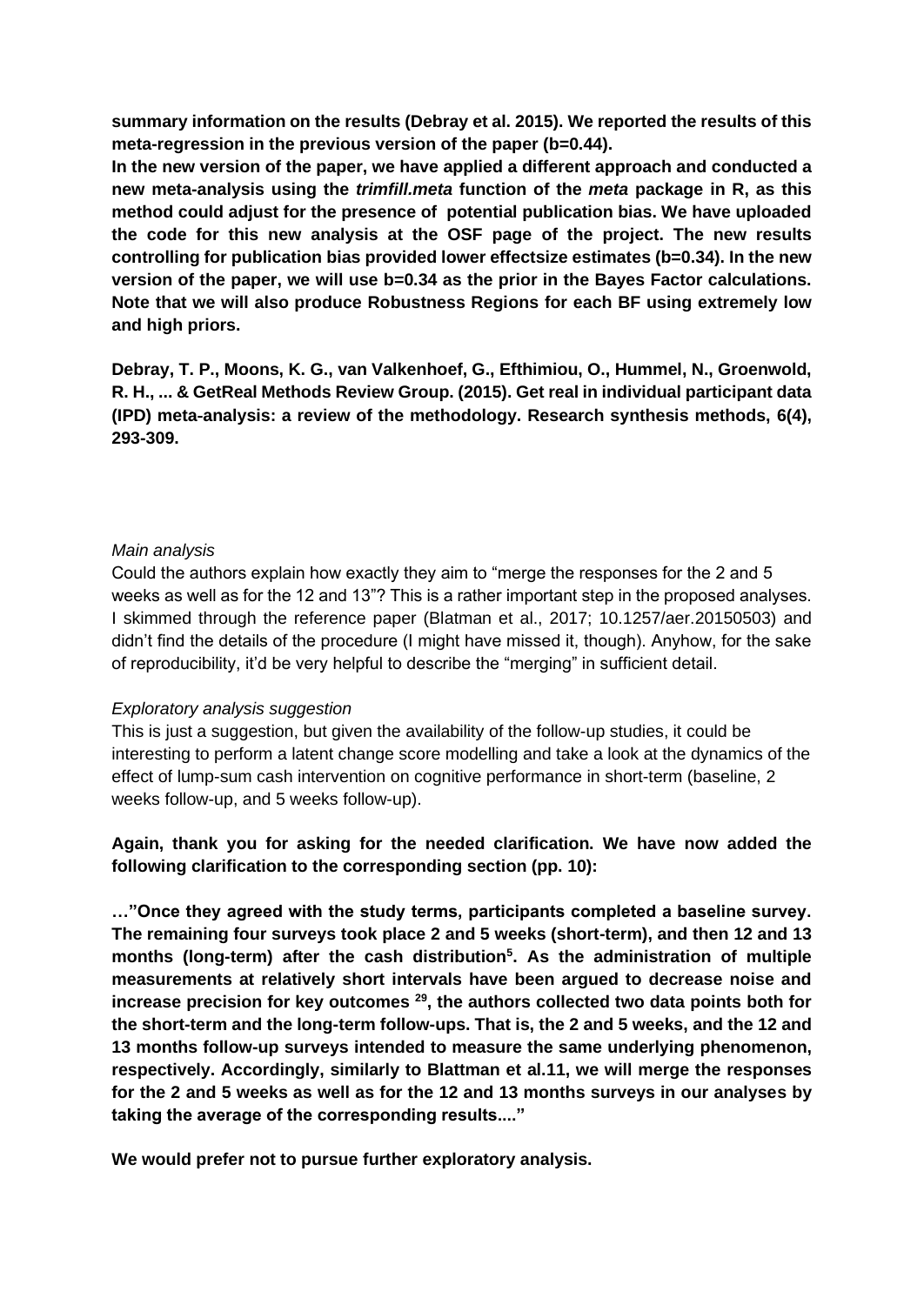A minor note – it'd be useful to specify the types of effect sizes the authors aim to calculate and report for each analysis.

# **We have now added (p. 13) that we plan to report the standardized beta coefficients for each analysis.**

## *Multiverse analysis*

I'd like to appreciate the idea of performing the multiverse analysis – indeed, there are many researchers' degrees of freedom likely to influence the results. Besides the alternatives proposed by the authors, I've noticed some other choices that could be included in the multiverse analysis.

For example, the 60% threshold for the ceiling/floor effect could vary a bit by moving it to, say, 50% and 70%.

**Thank you for the suggestion! We have now changed the multiverse analysis procedure in a way that we will report the analysis for each cognitive measure irrespectively to the percentage of individuals with perfect/zero scoring, but signal for each analysis the percentage of individuals scoring perfectly or not having correct answers. That way, instead of only signaling each cognitive function measure as non-sensitive if more than 60% of the participants achieve perfect scoring / zero correct answers, we will report the exact percentage of participants achieving zero and perfect-scoring on the given measure.** 

The thresholds for calculating the inverse efficiency index could also be altered.

**Thank you for the suggestion. Here, we tried but could not identify other alternative thresholds in the literature which would be relevant for our purposes, so we would prefer not to include an additional threshold for calculating the inverse efficiency index. (As any additional variable exponentially increases the number of models we need to build and report in the multiverse analysis, we aim to stick with those which are the most relevant.) However, we are open to change that if the reviewer is aware of other types of calculation which would be important to integrate.** 

Perhaps it'd be also useful to try different priors in the multiverse analysis.

**Thank you for the suggestion! We have now added two new sections to the multiverse analysis. Accordingly, we will repeat all the analyses with three different priors: the output of the meta-analysis (b=0.34), with the smallest (b=0.18) and the largest (b=0.79) effect sizes from the mini-meta analysis described in the manuscript.** 

Also, the authors aim to include a set of 13 covariates in the regression model. I wonder, is it necessary to control for all these variables, given they are trying to make causal inference and the data comes from an RCT (with participants being randomly allocated to the experimental/control group)? I think that, at least in the multiverse analysis, the model could be estimated without controlling for those variables.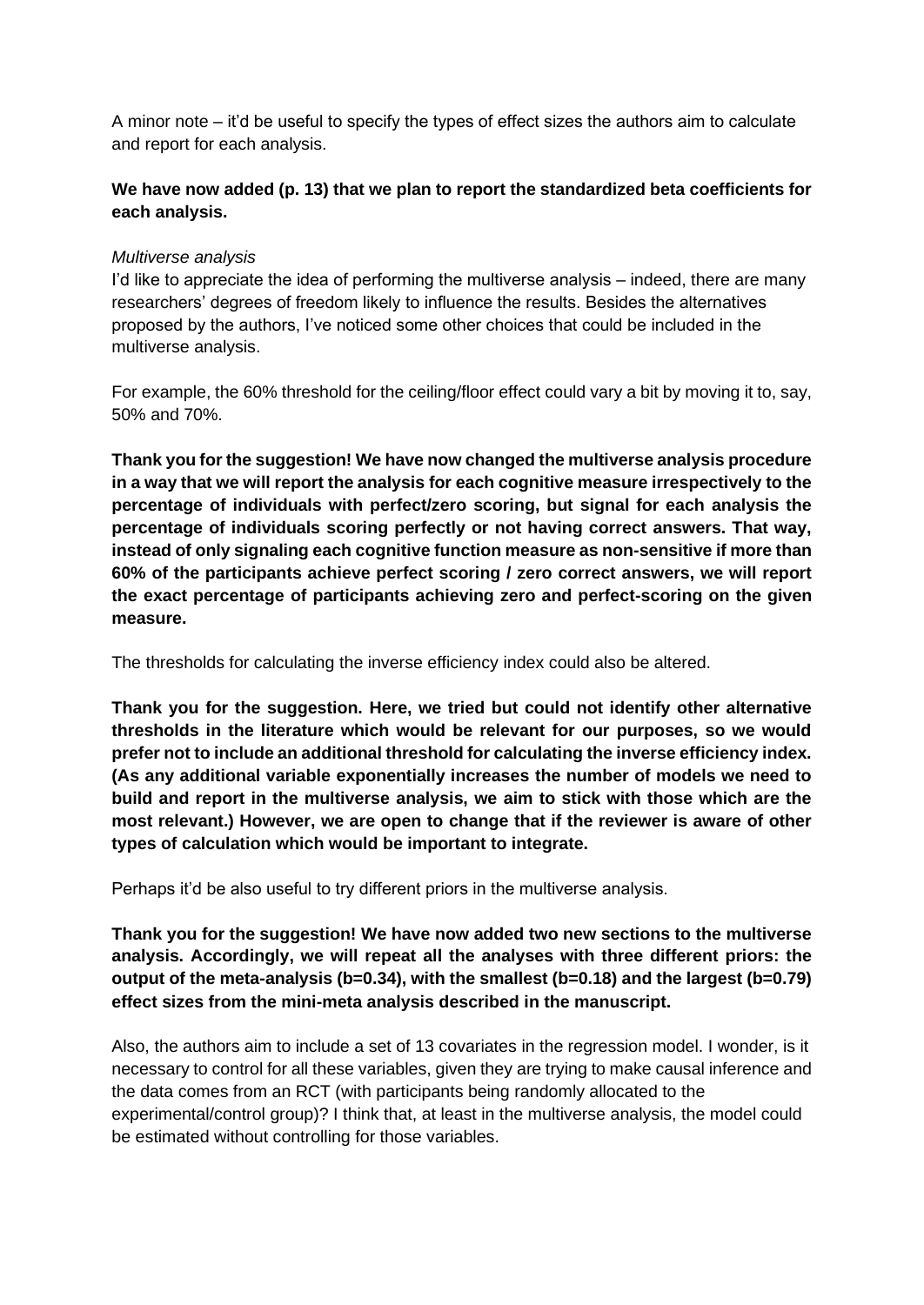# **We have now added a new section to the multiverse analysis. We will repeat all the analyses with and without the control variables.**

## *Transparency*

I believe that the authors should explicitly state that the present RR/paper is basically a secondary data analysis, as it might not be obvious from the footnote. Also, I mention it earlier but feels like I should emphasize it one more time – given the fact that some of the coauthors had access to data, please use the blinded analyst approach.

# **Thank you again for raising this point.**

**We have now added the following paragraph to the beginning of the Methods section: "In the present registered report, we will reanalyze the randomized controlled trial also described in Blattman et al. (2017). The present paper focuses on the effect of the cash intervention on cognitive functioning. At the time of the original publication of Blattman et al. (2017), the authors specifically did not hypothesize any change in cognitive function, and hence excluded it from their preregistration, and focused their paper on how therapy and unconditional cash transfers should affect criminal and violent behavior. "**

# **As described above, we have created the attached analysis code on a blinded dataset.**

Once again, I'd like to thank the authors for this submission, and I hope they'll find some of my suggestions useful. Looking forward to reading their responses and the revised version of the RR.

Best wishes, Matus Adamkovic

## **Reviewer 2**

The current study examines the effects of a poverty alleviating intervention on the cognitive performance of high-risk males in Liberia. In an RTC, participants are assigned to the intervention condition in which they receive a cash lump-sum ( $n = 251$ , equivalent to 300% of their income) or a control condition in which they do not receive this ( $n = 222$ ). Cognitive functioning is then measured in the short and long-term on various performance measures.

There are several strengths to this proposal: (1) it is very well written and clear and tests an important research question with real-world applications; (2) the effect size estimate is based upon a mini meta-analysis and BDFA simulations, (3) there are contingencies in place for floor/ceiling effects and appropriate exclusion criteria, (4) and the sample size is sufficient to provide informative results coupled with a strong rationale for Bayesian evidence to inform the conclusions of the study. With this said, I do have several concerns regarding the theoretical rationale and hypotheses and the potential for methodological flexibility with task measurement indices. After outlining these main points in detail, I also outline some minor points that are easily clarified. In sum, I believe this research has merit and the current problems could be resolved in a revision.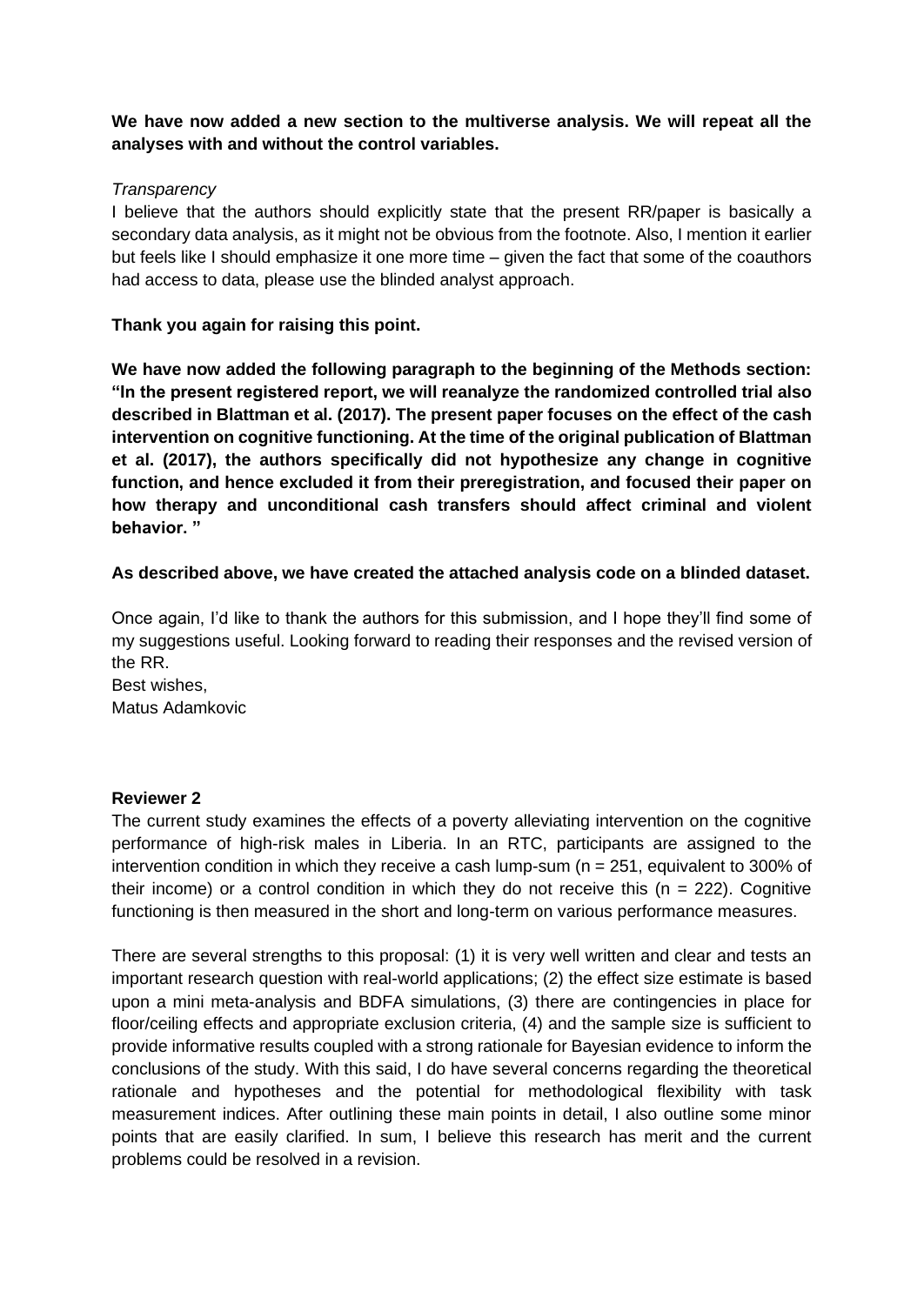### *Theory and Hypotheses*

The study aims to investigate the effects of a poverty alleviation programme on cognitive functioning and hypothesises that this will improve cognitive performance in the short term (2- 5 weeks) and long-term (12-13 months). The hypotheses are written very clearly and focus on aggregate cognitive functioning, as do the primary analyses of the associated tasks. However, I do have concern with aggregating cognitive performance in this way rather than assessing the sub-components of attention, inhibition, shifting, switching, and working memory separately, as well as with the broader theory and use of the term 'cognitive functioning', as I will now detail below:

Cognitive functioning is a general umbrella term, and I believe you are actually testing the subcomponents of executive functioning (EF; see Diamond, 2013). The tasks you use within the Method measure attention, inhibition, shifting, switching, and working memory.

What is the theoretical rational for assessing 'cognitive functioning' collapsed across these tasks? Is there any research in the literature which suggests that these sub-components are impacted to varying degrees by poverty? To highlight my point, there is some work within the separate literature on 'stereotype threat' which suggests that the cognitive load imposed by negative stereotypes impacts the EF of updating more than shifting and inhibition (see Rydell et al., 2013). Whilst the phenomenon of stereotype threat is challenged, it does allow us to apply the same theoretical rationale to the current study - it is likely that all of your subcomponents of 'cognitive performance' will be improved by the intervention, or is it more likely that this intervention will have a greater effect on some than others? I worry that lumping them all together in the primary analyses may obscure important findings. A greater theoretical rationale is required to explain why you are focusing on 'cognitive functioning/EF' in general rather than its sub-components; this also feeds into hypothesis generation.

Diamond, A. (2013). Executive functions. Annual Review of Psychology, 64, 135-168.

Rydell, R. J., Van Loo, K. J., & Boucher, K. L. (2014). Stereotype threat and executive functions: Which functions mediate different threat-related outcomes? Personality and Social Psychology Bulletin, 40(3), 377-390.

# **Thank you very much for the comment and questions. Before the submission, we have ourselves had discussions both about the label of the primary index as well as whether the primary analysis should be focused on aggregated or separated measures.**

**We fully agree with the reviewer, that most of our measures fit under the umbrella of executive functioning. The reason we originally name the index in the primary analysis as cognitive functioning measures, because we also included the Attention arrow tasks (here participants were asked to state the direction of arrows presented on a piece of paper) which task - we concluded - does not fit well into the definition of executive function as stated for example in Diamond, A. (p., 136. 2013): "to a family of top-down mental processes needed when you have to concentrate and pay attention, when going on automatic or relying on instinct or intuition would be ill-advised, insufficient, or impossible (Burgess & Simons 2005, Espy 2004, Miller & Cohen 2001). Using EFs is effortful; it is easier to continue doing what you have been doing than to change." However, following the reviewers' suggestions, we have made several changes to make our paper more streamlined and precise:**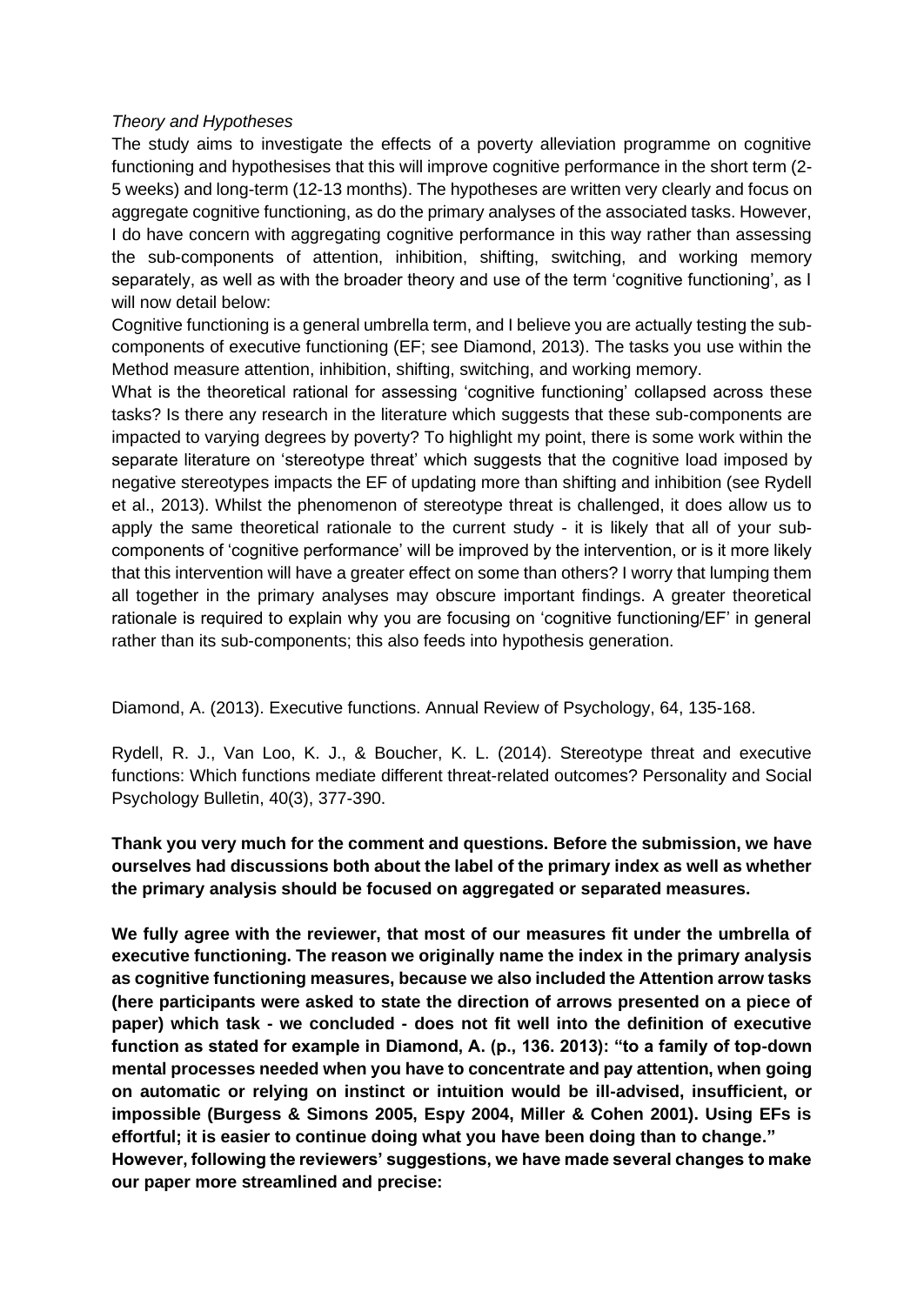- **1) We have now removed the arrow attention task from our primary analysis. This was beneficial as we only have clear executive functions in the primary analysis. Furthermore, this was a necessary step, as -- following reviewer 1's suggestion to include more quality checks in the primary analysis, -- we used the arrow attention task as a quality check. Accordingly, in the new version of the paper, we exclude all the individuals from the primary analysis, who did not achieve at least an 80% success rate in the arrow attention test. Not being able to finish the arrow attention test can signal a general inability or lack of motivation to produce meaningful results in any of the additional cognitive function measures.**
- **2) After removing the arrow attention task, we have renamed the index used in the primary analysis as 'executive function index' from 'cognitive performance index' as we focus our primary analysis on executive functions. We have updated the text in the manuscript accordingly. However, as we will include the Attention arrow tasks and the maze test in the multiverse analysis which are not executive function tests, we will still use the term cognitive performance when we refer to the overall results. Given that, and the fact that prior research on the topic was mostly carried out by economists and non-psychologists who called these terms under the umbrella of cognitive functions, we would also prefer to keep the title of the paper we originally suggested "Does alleviating poverty increase cognitive performance?".**

**We also agree with the reviewer that we cannot be sure that poverty alleviations measures impact all the subcomponents of cognitive/executive functioning to the same intent. For this reason, we conduct separate analyses with all the subcomponent measures in the multiverse analysis which can reveal the potential differences. At the same time, we would still focus on the aggregated measure in the primary analysis for two main reasons.**

- **1) First and foremost, if there is any effect, the aggregated measure is the most sensitive way to find it. The short cognitive tests in this study were adapted from commonly used longer neuropsych subtests. These subtests are often administered with a number of other subtests together to get a better estimate of the person's underlying capacity (Groth-Marnat, 2009). One test is likely to be a noisy estimate of the underlying construct by itself.**
- **2) Several authors suggest that these are subcomponents of EF and that they should be considered together as a construct e.g.,** 
	- **Miyake, A. & Friedman, N. P. The Nature and Organization of Individual Differences in Executive Functions: Four General Conclusions.** *Curr. Dir. Psychol. Sci.* **21, 8–14 (2012).**
	- **Miyake, A., Friedman, N. P., Rettinger, D. A., Shah, P. & Hegarty, M. How are visuospatial working memory, executive functioning, and spatial abilities related? A latent-variable analysis.** *J. Exp. Psychol. Gen.***130, 621–640 (2001)**

**So we would prefer to use the aggregated measure in our primary analysis.**

**However, again, we would like to emphasize that we agree with the reviewer that it can happen that different subcomponents have different effects. But for this reason, we**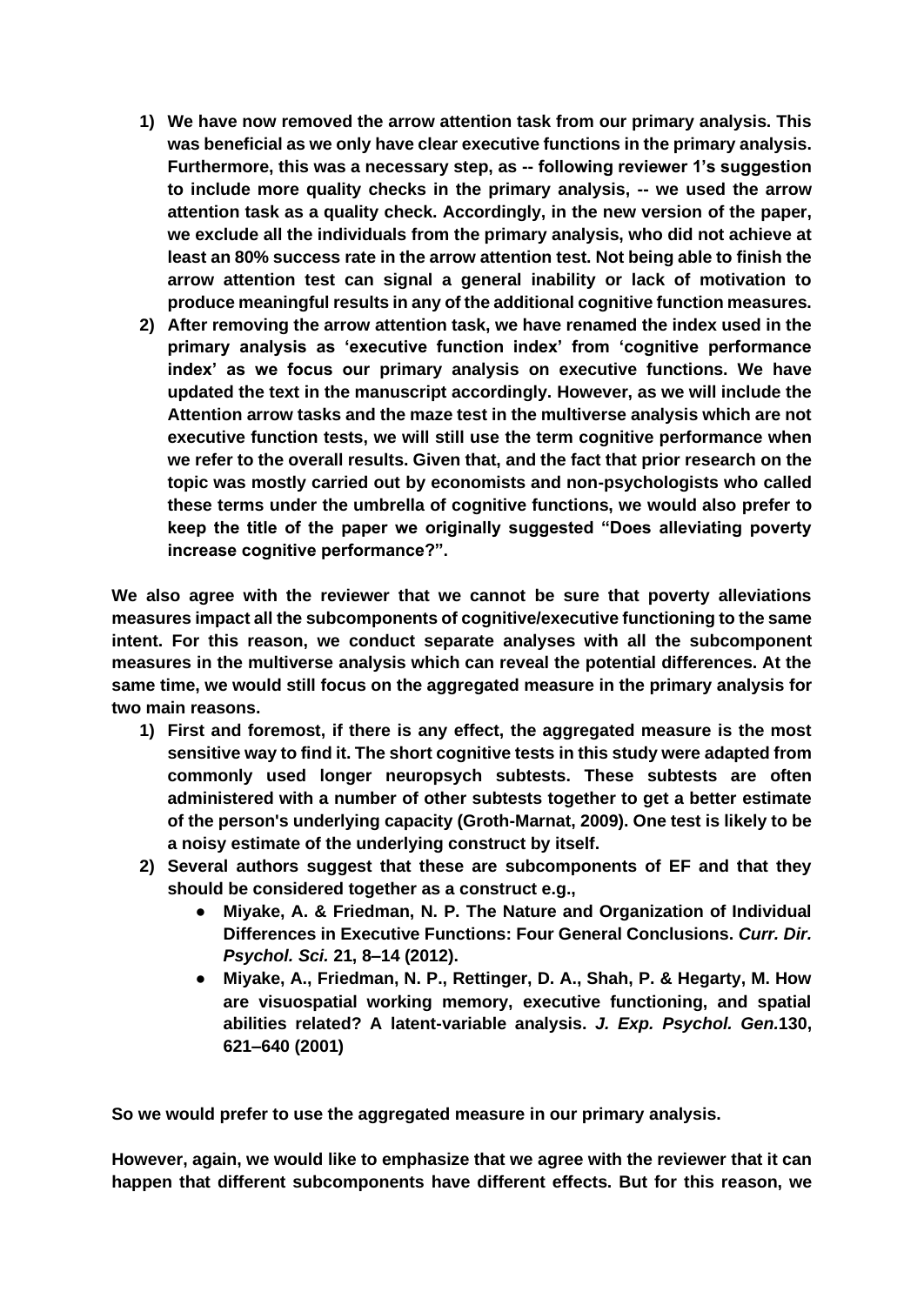**conduct different analyses with all the subcomponent measures separately in the multiverse analysis: "To further test the robustness and specificity of the findings in the primary analysis, we will report the results separately for the 6 cognitive function measures which comprised the aggregate measure and include 10 new measures of cognitive function as part of the multiverse analysis. " If there is a differential effect of scarcity on any of the subcomponents, we will find it here and discuss it in the conclusion of the paper.**

*Groth-Marnat (2009) Handbook of Psychological Assessment 5th Edition. Hoboken, NJ: John Wiley & Sons.*

#### *Methodology*

#### *Potential procedural flexibility*

From the Appendix which outlines the task, it is clarified that reaction time indices for cognitive functioning is measured using a stopwatch (but this is not specified within the manuscript, see below). This measure has the potential to allow for procedural/methodological flexibility because of the researcher's control compared to programmed experimental tasks. The rationale for the equipment used should therefore be specified, even if this is due to technological resources or the environment in which the study was conducted (I understand the constraints posed by naturalistic settings, especially in rural settings such as for street youth in Liberia).

**Thank you for the suggestions. We have now added the following description to the 'Baseline and Follow-up surveys' section: "The response time measures were administered using a stopwatch, as in the context of the study it was not feasible to collect data using computerized means."**

## Details aiding replication

I find myself reading between the lines a little to understand that this is a secondary data analysis of a study conducted originally by Blattmann et al. (2017). This is because a lot of the relevant information about this is appended within footnotes. I recommend transparently stating this within the sub-section "The process of the study"; in this sub-section, statements such as "in the original study" are included without reference to this original study, and this paragraph currently assumes some prior knowledge on behalf of the reader.

You could also clarify Figure 1 by highlighting the focus of the current study; this could be achieved by putting a box around the "cash" and "no treatment" arms, and subsequent followup surveys, and stating above the box "current study". This would aid the reader's understanding.

## **Thank you for the suggestions!**

**We have now added the following paragraph to the beginning of the Methods section: "In the present registered report, we will reanalyze the randomized controlled trial also described in Blattman et al. (2017). The present paper focuses on the effect of the cash intervention on cognitive functioning. At the time of the original publication of Blattman et al. (2017), the authors specifically did not hypothesize any change in cognitive**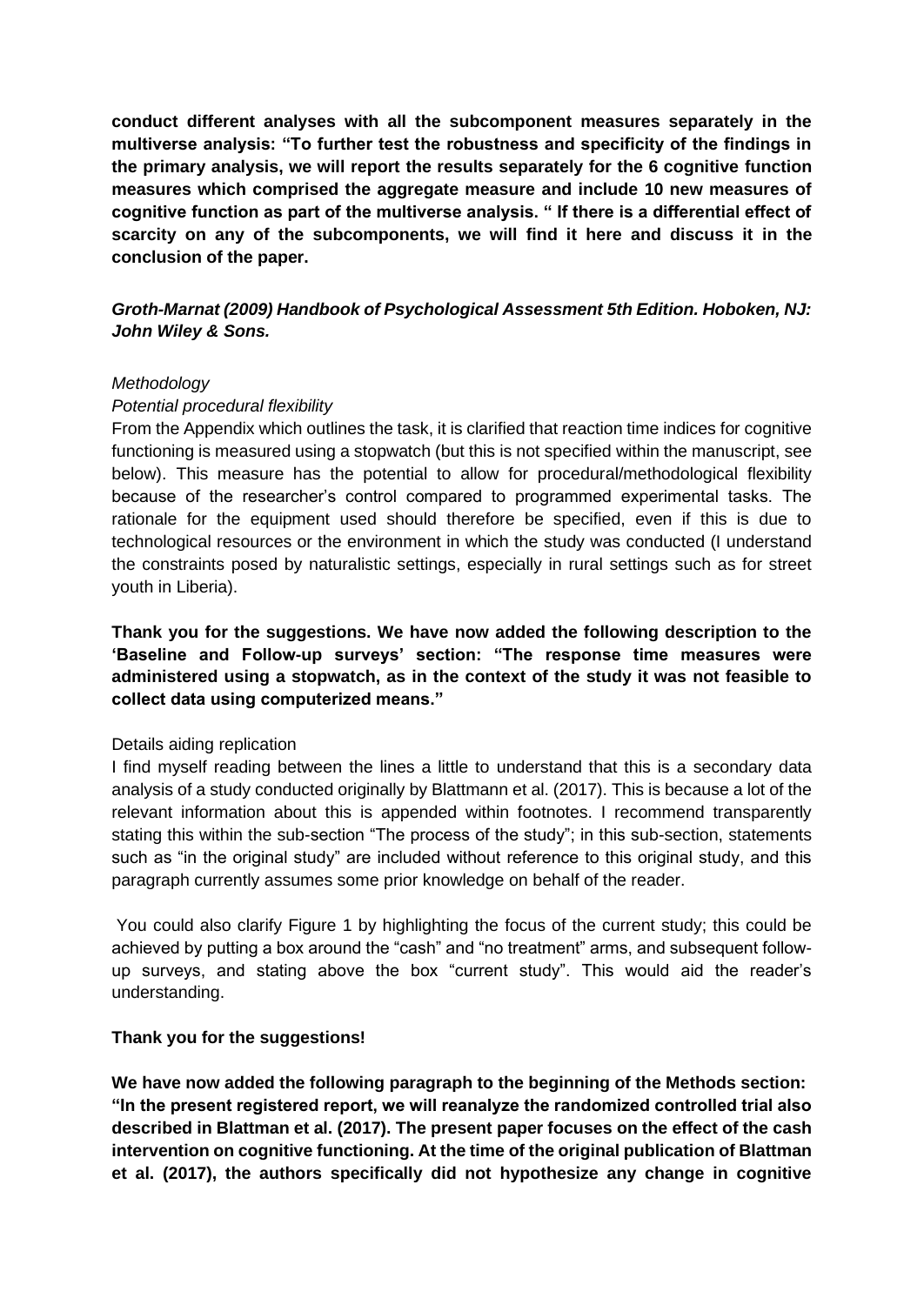**function, and hence excluded it from their preregistration, and focused their paper on how therapy and unconditional cash transfers should affect criminal and violent behavior. Cognitive functions were assessed to obtain an exhaustive list of baseline measures. The treatment effects on cognitive functioning were not previously analysed and published beyond the preliminary analyses on a small subset of outcomes (see Blattmann et al., 2017, Appendix D7)."**

## **We have now edited the flowchart to improve its clarity.**

Page 8, sub-section "The treatment: unconditional cash transfers". Can you provide greater detail of when the cash transfers were distributed, i.e. after the baseline measures of cognitive functioning. Was this given as a one-off cash lump sum?

**We have now refined the wording of the corresponding section to further clarify the process used. The distribution of the cash transfers is detailed in 'The process of the study' section as follows:**

**"After being recruited and before being assigned to any of the conditions, participants answered a baseline survey. Next, participants were asked to draw chips blindly from a pouch which determined whether they were assigned to participating or not in therapy. Crucially, participants analyzed in the present study receiving no therapy, were not engaged further until the assignment of cash treatments. 10-11 weeks after the baseline survey, all participants were invited to a public draw in groups of 50 where the lump-sum US\$200 grants were randomly drawn by a nonprofit organization (Global Communities). Instead of computerized randomization, personal draws were used in order to maximize trust and transparency among the participants. Four follow-up surveys were conducted 2 and 5 weeks, and 12 and 13 months after the cash randomization by a nonprofit research organization".** 

I have read through the Appendix on OSF which helpfully provides the materials used. This has clarified some aspects of the written Method section, allowing me to make some recommendations that would aid replication by independent teams. First, on Page 9 under "cognitive function assessment" it should be clarified that participants were asked to state VERBALLY the direction of the arrows (otherwise a reader may think they wrote down their answers). The same applies for the other tasks.

# **Thank you! We have now added these clarifications to the corresponding sections.**

Second, and perhaps most importantly, you do not specify procedural details about each task – how many trials were there?

# **Thank you for the comment. We write the following descriptions about the number of trials by the corresponding tasks:**

- **Arrow tasks: "In each version, participants were presented with a series of 32 black or white arrows pointing up or down in an oral setting."**
- **Digit spam task: "Participants were asked to repeat verbally the digits either in the same (forward-digits) or the reverse order (backwards-digits). In case at least one of the two sets of digits were correctly repeated by the participant, the instructor continued reading longer-sets of digits up to a maximum of nine**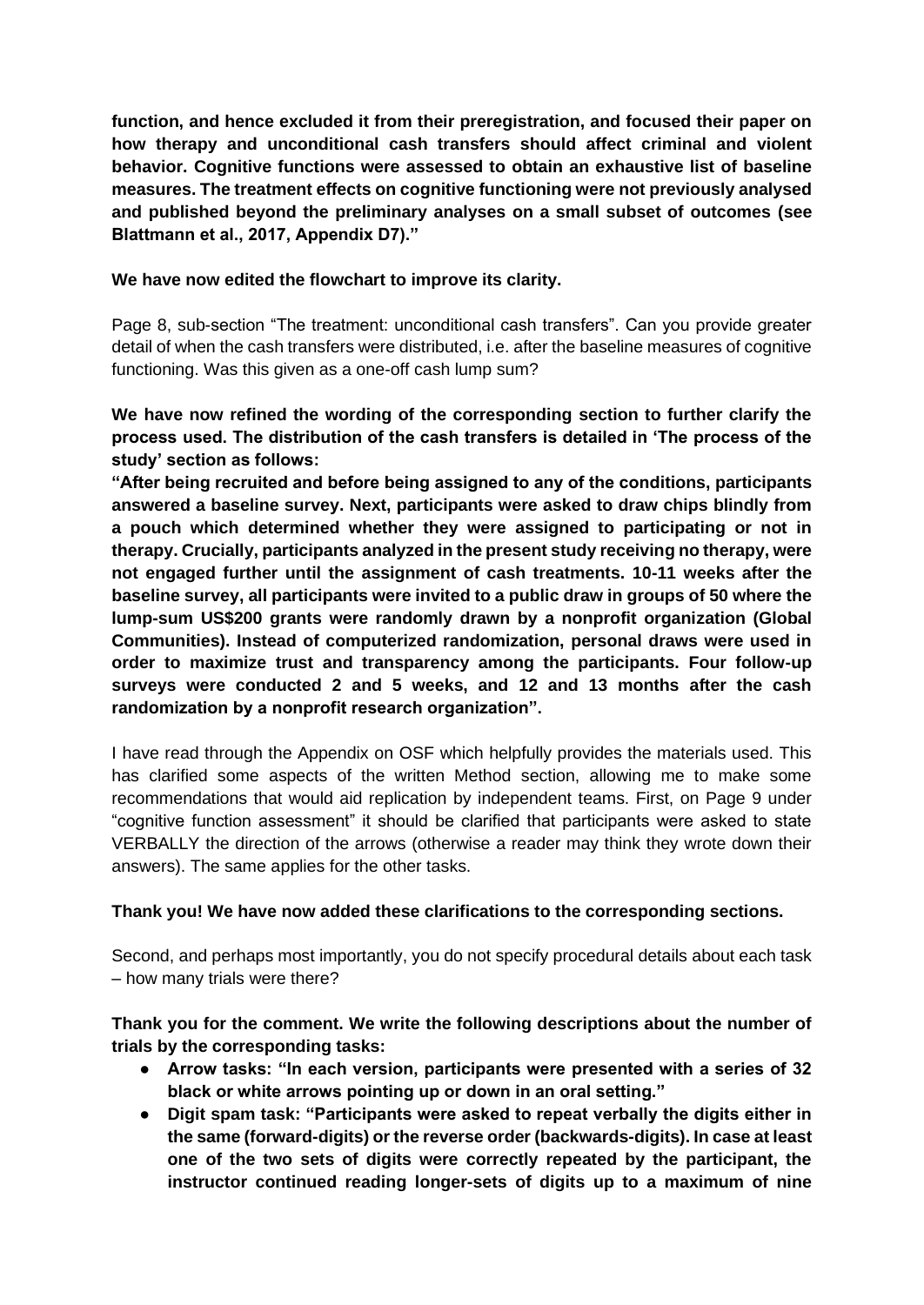**digits. That is, the total number of repeated digits was dependent on the performance of the participant (minimum 2, maximum 16). "**

● **Maze task: After completing a pilot trial "participants were asked to complete 3 mazes with increasing difficulty in the maze task."**

How was performance measured? (I know this is via a stopwatch from looking at the Appendix, but this is not specified within the manuscript), Are you looking at both RT and accuracy or only one of these, and why? Third, for the arrows attention task, you state that both the number of incorrect answers and the total time of completion were recorded, but you don't specify this for the other tasks. It would be best to specifically state which dependent variables you are analysing here. Amending this is a requirement for PCI RRs which asks reviewers to assess Is the protocol sufficiently detailed to enable replication by an expert in the field, and to close off sources of undisclosed procedural or analytic flexibility?

**Thank you for the questions.**

**We have now added the following description to the 'Baseline and Follow-up surveys' section: "The response time measures were administered using a stopwatch, as in the context of the study it was not feasible to collect data using computerized means."**

**As for the total completion time, we state the following in "The arrow task" section: "In each version, participants were presented a series of 32 black or white arrows pointing up or down in an oral setting. Both the number of incorrect answers and the total time of completion were recorded."**

**We are specifically stating for each measure how we calculate the dependent variable for the given analysis.** 

## **For the primary analysis we say the following:**

**"We will use a general executive function index as the dependent variable in the primary analysis. We will calculate the executive function index for each participant by summing the standardized values of the following measures: accuracy scores (number of correctly repeated digits) in the forward and backward digit span tasks; response time (the average logarithmized completion time) in the arrow switching and arrow inhibition tasks; accuracy (number of correct answers) in the arrow switching and arrow inhibition tasks."**

**For the multiverse analysis we detail the following:**

**"To further test the robustness and specificity of the findings in the primary analysis, we will report the results separately for the 6 executive function measures which comprised the aggregate measure and include 10 new measures of cognitive function as part of the multiverse analysis. The additional cognitive performance measures will be calculated as follows:**

*Accuracy scores in the digit span tasks:* **To calculate accuracy in the digit span task, we will use the number of correctly repeated digits for each participant both in the backward and in forward digit span tasks separately.**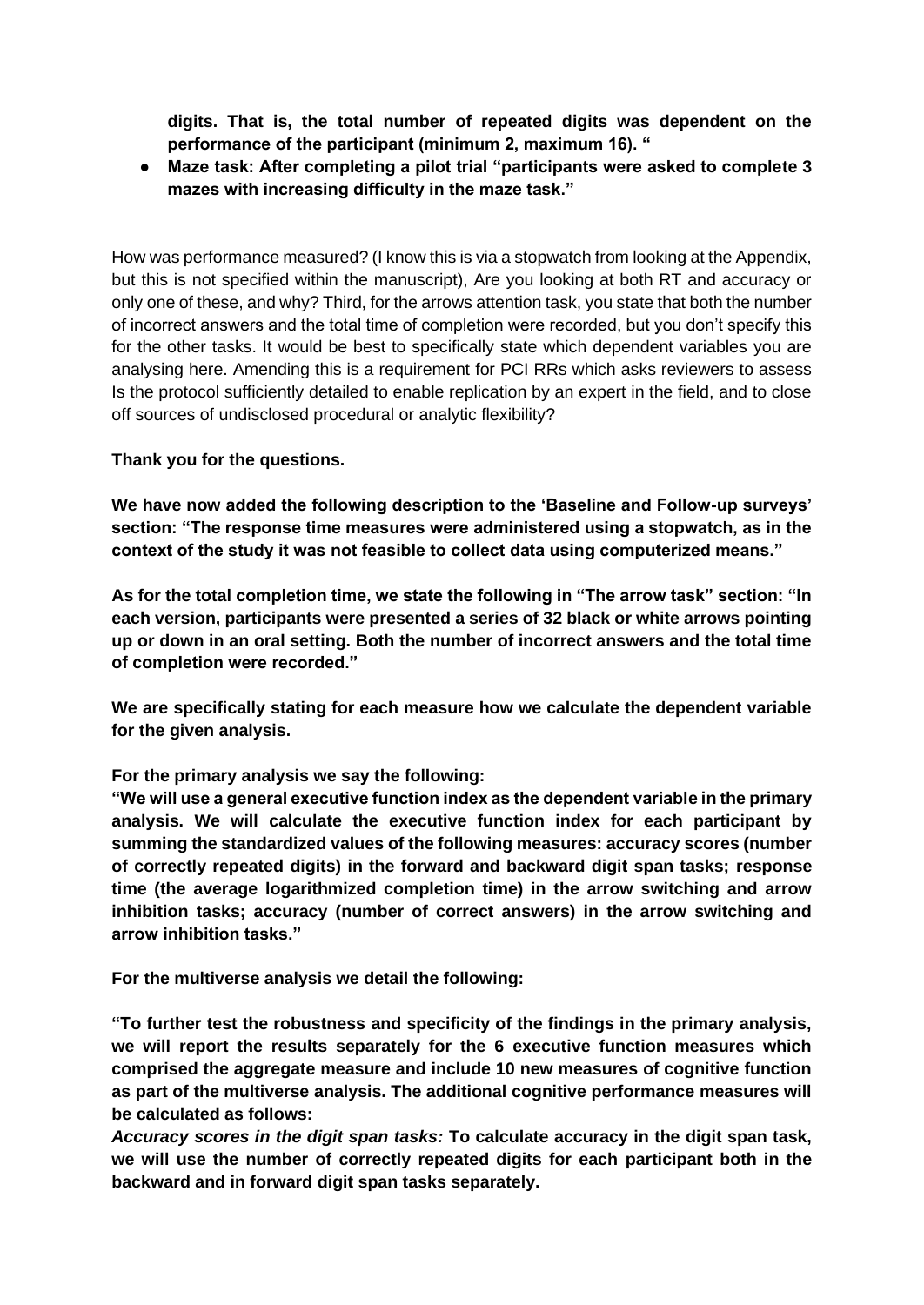**Response time in the arrow tasks: To calculate accuracy in the arrow tasks, we will use the average logarithmized completion times for each participant in the arrow attention, arrow switching and arrow inhibition tasks separately.**

**Accuracy scores in the arrow tasks: To calculate accuracy in the arrow tasks, we will use the number of incorrect answers for each participant in the arrow attention, arrow switching and arrow inhibition tasks separately.**

**Digit span index: To calculate an overall accuracy in the working memory tasks, we will calculate the average number of incorrect responses per participant separately both for the backward and forward digit tasks and standardize the obtained values. A new digit span index will be calculated for each participant by adding the two standardized values.**

**Arrow attention response time: We will calculate the average logarithmized completion time for each individual in the arrow attention task.**

**Arrow attention accuracy: We will calculate the sum of correct answers for each individual in the arrow attention task.** 

**Arrow task response time index: To estimate the overall response time across the arrow tasks, we will calculate the average logarithmized response time per participant separately for each arrow task and standardize the obtained values. A new arrow tasks response time index will be calculated for each participant by summing the standardized values.**

**Arrow task accuracy index: To estimate the overall accuracy across the arrow tasks, we will calculate the average accuracy per participant separately for each arrow task and standardize the obtained values. A new arrow tasks accuracy index will be calculated for each participant by summing the standardized values.**

**Inverse efficiency index for each arrow task separately: When measuring cognitive performance, the combination of speed and accuracy can increase the efficiency to detect the effects as it can account for a larger number or proportion of variance. However, to obtain unbiased results from these combined measures, the proportion of correct answers need to be over 90% in a given task and have high positive correlation between reaction time and accuracy. Accordingly, to increase the sensitivity of our analyses, we will calculate the inverse efficiency score for the arrow tasks, given that each of the tasks, the proportion of correct answers is over 90% and the Pearson correlation coefficient between reaction time and accuracy is higher than 0.6. For the arrow tasks that do not meet this criteria, we will only report the accuracy and response time.**

**Maze task (response time): We will calculate the average logarithmized response time for each individual on the maze tasks. Both the response time and the total number of mistakes were recorded.**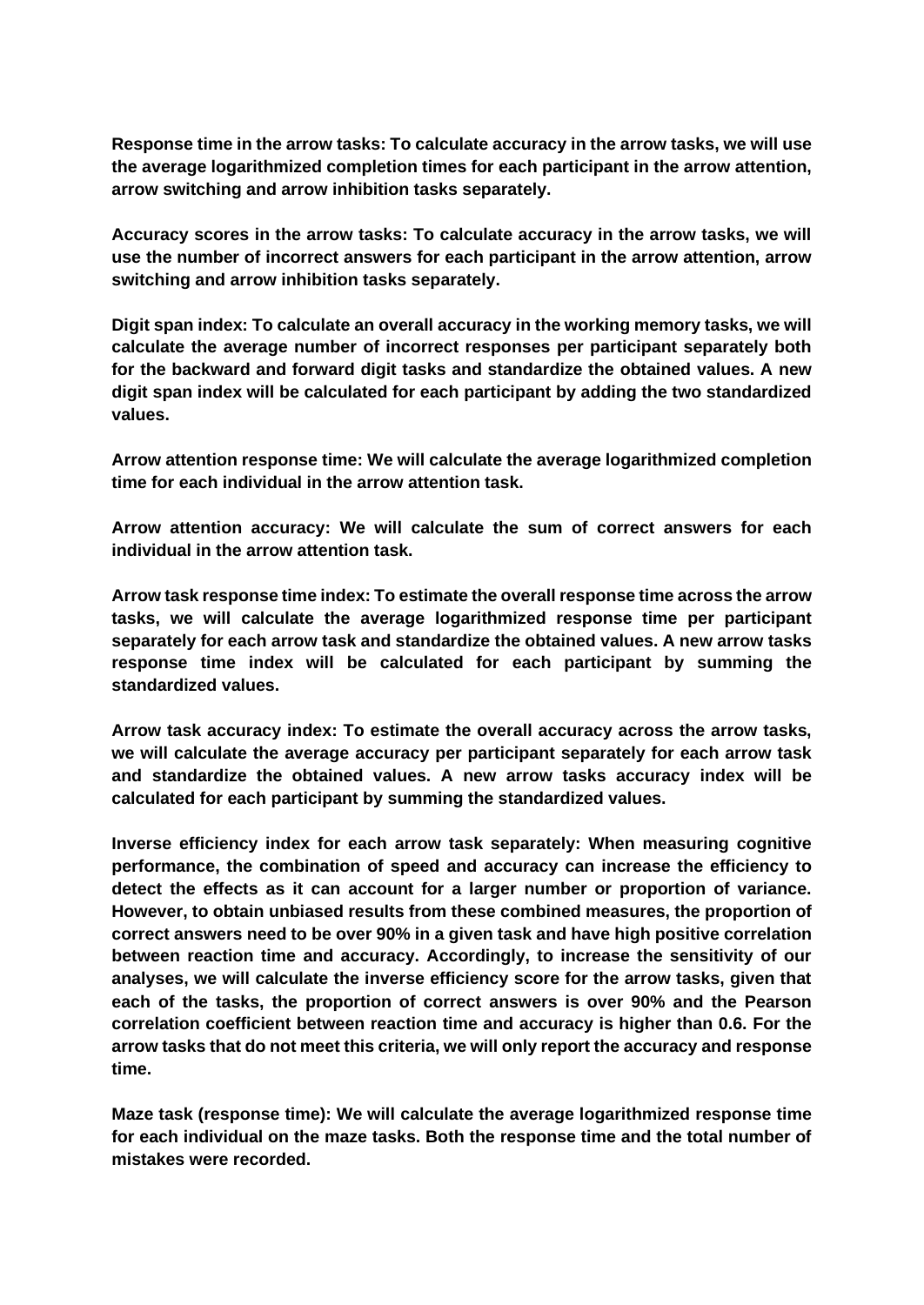# **Maze task accuracy: We will sum the number of mistakes each participant made in the maze tasks (reversed scoring)."**

Can the measures used to assess the secondary outcomes of worry, sleep, depression etc. not be included in the Methods section rather than outlined in the Analysis Plan?

**As the mediation analysis is only part of the secondary analysis, we would prefer to keep the description of these variables in the corresponding part of the Secondary Analysis. Especially, as we will only conduct mediation analysis for the associations where the primary analysis revealed strong support (BF >10) for the effect, it is possible that no analysis will be conducted using these variables at all. Although, if the Editor thinks that it would be necessary to move this part to the methods section, we would be open to do so.** 

There is a typo Page 8, line 13 which states "arrow taks" rather than "arrow tasks".

# **Thank you! We have corrected it now.**

## *Analysis Plan*

I am not an expert in BDFA or multi-verse analyses, so am not able to comment on this aspect of the manuscript. The Bayes factors specified as 'good enough evidence' for the alternative and null hypothesis appear to be robust and well justified. There is a clear distinction between primary and secondary analyses.

I have looked through the following analysis code uploaded to OSF: "BDFA.Rmd" and "preliminary effectsize.Rmd". For the BDFA.Rmd code I have identified a potential (minor) error, as follows:

```
From the R code:
```{r}
mani dat <- read dta("D:/Dropbox/055 Scarcity meataanalysis/Data/Data for meta-
analysis/Mani/Mani_Table1_Data.dta")
\ddot{\phantom{0}}
```
Should this be read dat rather than read dta?

**We really appreciate the thorough review of the paper including the accompanying analysis code! The reason, this part of the code was not running properly because we didn't have the permission to share the data of the Mani et al. (2013) paper. It was previously acquired through email communication from the corresponding author. However, after receiving this first round of reviews, we have contacted the authors of Mani et al. (2013) who gave us permission to share the dataset with the reviewers for our study. Now, you can find the data uploaded to the OSF page and the analysis code updated accordingly.**

## *Potential limitations of the study*

I have identified one limitation of this study which may impact the findings. The manuscript states "the cash transfers were unconditional and the final decision on how they would use the money was at the participants' discretion." and in another section states the sample were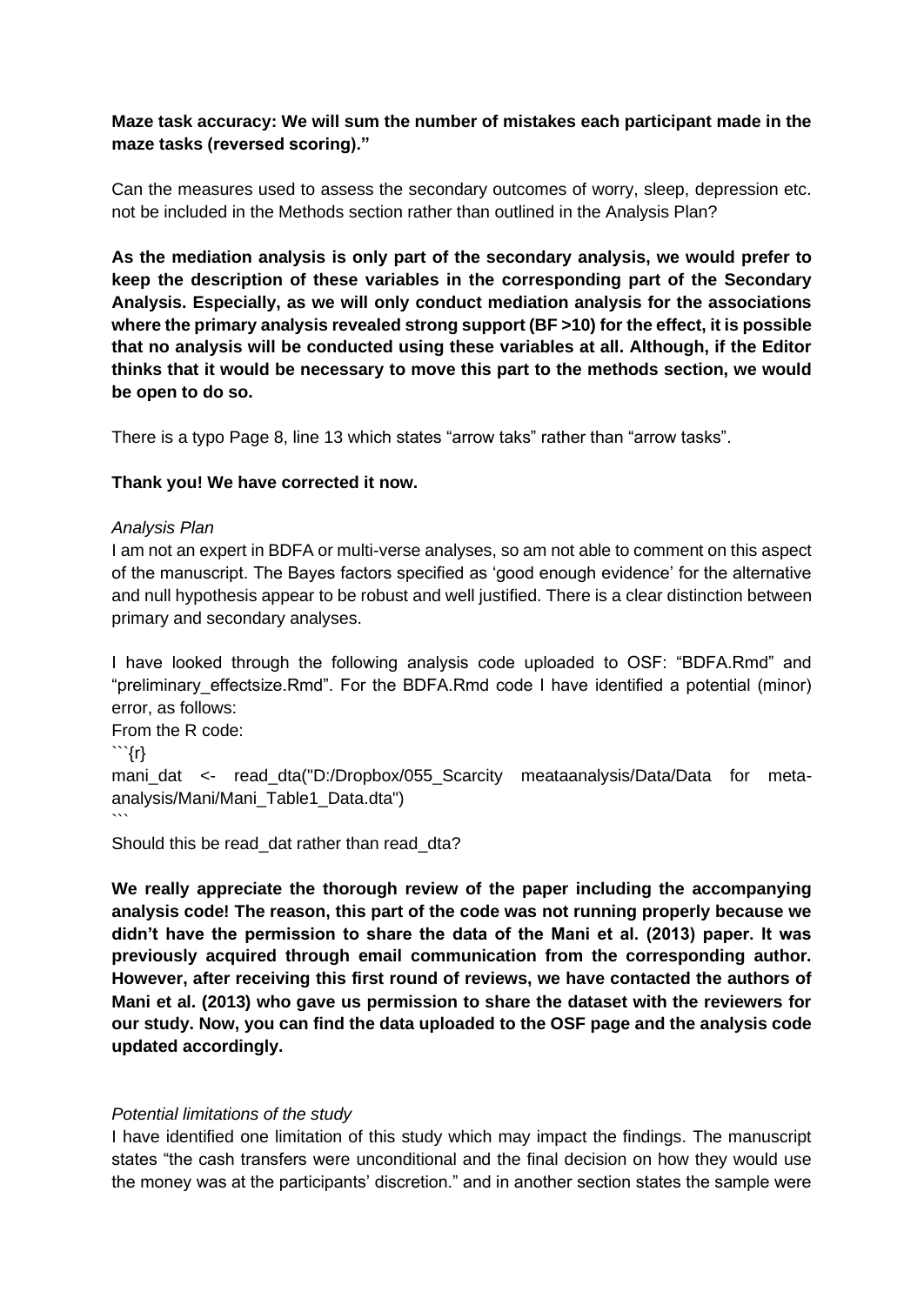"vulnerable participants with evident signs of homelessness and substance abuse". Without knowing what participants spent this money on, but knowing that they had evident signs of substance abuse, how can we be sure that they did not spend the money on substances that would have a deleterious effect on cognitive functioning? With this in mind, it is possible that you may find null effects or effects opposite to your predictions, but you would not be able to pinpoint that this was the explanation. Is there any contingency or analysis you could put in place that would allow you to rule this out? If not, I would acknowledge this as a potential limitation in the Stage 1 manuscript.

**Thank you for raising this excellent point which we haven't considered before! Fortunately, Blattman et al. (2017) in their original paper collected information on the marijuana usage and hard drog usage of the participants in the 2-5 weeks and 12-13 months follow-up surveys (Table 6, p. 1190). Their results suggest that in the short term neither marijuana (b = - 0.017, SE= 0.036, p.adjusted = 0.928) nor hard drug (b =0.02, SE= 0.030, p.adjusted = 0.928) usage was significantly affected by the cash treatment. Similar results were found for the long-term follow-up both for marijuana (b =0.018, SE= 0.035, p.adjusted = 0.935) and for hard drugs (b =0.079, SE= 0.033, p.adjusted = 0.123). We suggest discussing these findings in the discussion of the Stage 2 manuscript.** 

## *Minor points*

#### *Abstract*

It would be good to clarify in the Abstract (and in the main text) whether the lump sum was a one-off payment (given in only one month) [or did they receive this on multiple occasions, if so, how many?]. I also recommend including the sample size allocated to each of the two conditions.

# **We describe it in the abstract and also in the main text that the payment was a lumpsum unconditional cash transfer.**

## **We have now also added the sample size of the conditions in the abstract as well.**

The following sentence is a little confusing because it is not clear whether you are testing the effect of poverty on cognitive functioning, or whether this reinforces existing inequalities. I understand what you mean because I have read the manuscript, but this could be clarified. "In this registered report, we will investigate the impact of a poverty alleviation program on cognitive performance to test this effect". It may be as simple as removing "to test this effect".

#### **Thank you! We have now removed it.**

It would be useful to specify the mechanisms being investigated (worrying, sleep deprivation, mental-health, hunger, recent conflicts).

## **We have now added the following description to the mediation section:**

**Worrying is thought to deprive cognitive functioning through intrusive thoughts' effect on mental bandwidths [15,18](https://www.zotero.org/google-docs/?wuMPdj). Sleeping rough [21,22](https://www.zotero.org/google-docs/?eA4XvV), recent hunger[24,25](https://www.zotero.org/google-docs/?U0h37y) and depression[20](https://www.zotero.org/google-docs/?sFbG7Y) have been shown to have direct physiological effects on cognition. We**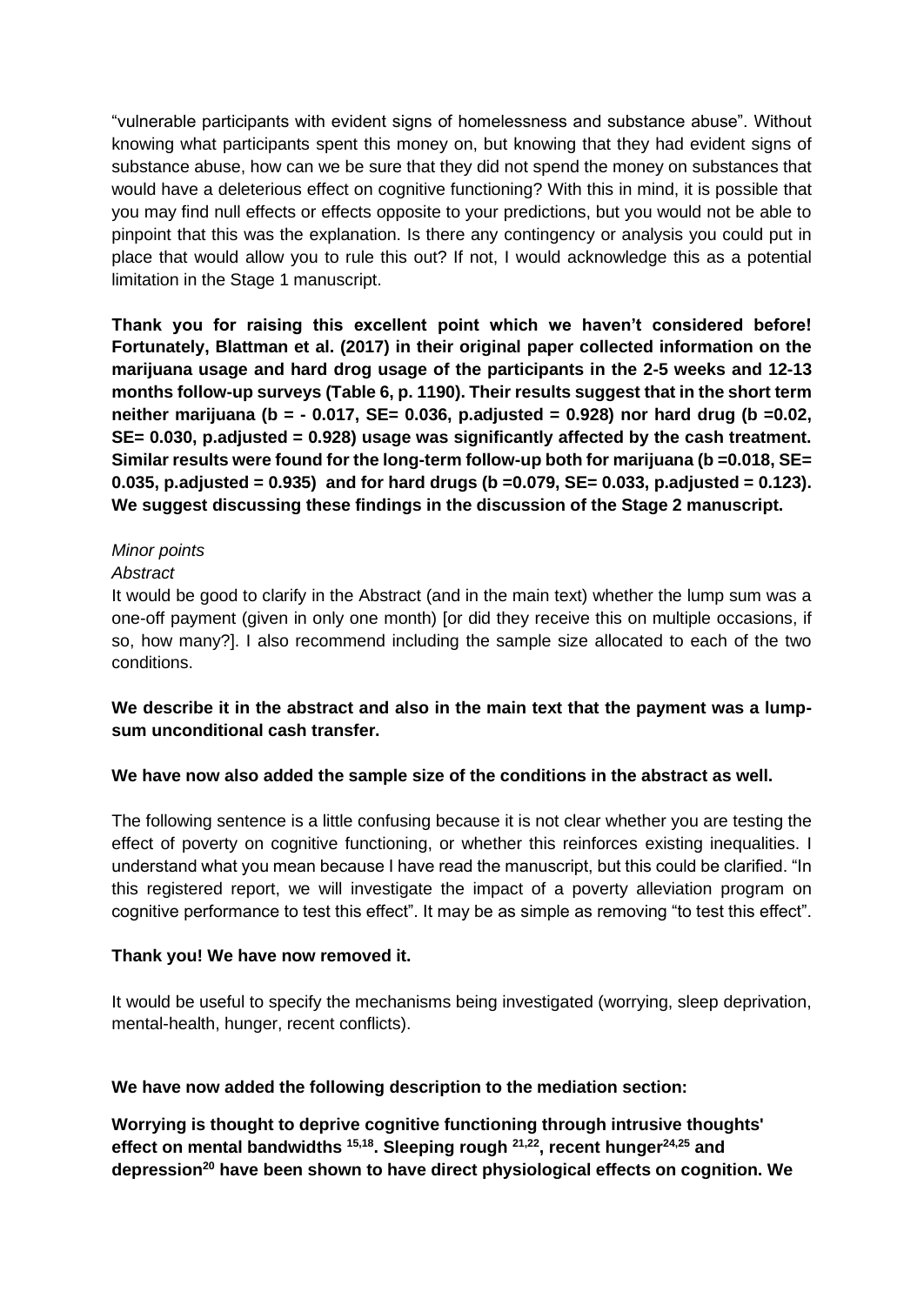**hypothesized that conflict may impact cognition more indirectly, by increasing stress or by taxing attention through focusing mental resources on the object of conflict. The items of the conflict index aim to capture behavioral patterns which we assume to be highly correlated with the frequency or severity of conflicts our respondents are engaged in.**

**We also describe the potential mechanisms shortly in the introduction:**

**"There are several potential pathways through which poverty can impair cognitive performance in the short term. The context of poverty may tax cognitive capacity by introducing scarcity-related concerns or increased anxiety and stress [3,15,18–](https://www.zotero.org/google-docs/?kxnc3i) [20](https://www.zotero.org/google-docs/?kxnc3i). Furthermore, individuals living in poverty are often sleep-deprived [21,22](https://www.zotero.org/google-docs/?kdBYCz), and experience more pain [23](https://www.zotero.org/google-docs/?dRx34K), conflict [11](https://www.zotero.org/google-docs/?nvLVb9) and acute hunger [24,25](https://www.zotero.org/google-docs/?pzb0xp) which can also diminish their cognitive performance. Yet, some effects of poverty only harm cognitive performance over a longer time frame. Deprived access to different resources such as education, physical and mental health care [20,26](https://www.zotero.org/google-docs/?89SLY6) or high quality nutrition [27,28](https://www.zotero.org/google-docs/?9Xgrns), have the potential to create enduring changes in cognitive functioning particularly when experienced during childhood. "**

#### *Introduction*

Would it be best to have the hypotheses at the end of the Introduction rather than within the Hypotheses and Data Analysis Strategy? In the latter section, you can then simply refer back to these hypotheses.

**At the end of the introduction, we outline the main research question, but we would prefer to keep the hypothesis in the Hypothesis and Data Analysis Section as we think the description is clearer and more streamlined this way. However, we can come up with a feasible solution if the Editor thinks that it is necessary to relocate this section.**

I am confused by footnote 1 which relates to the sentence "The idea that unconditional cash transfers can enhance cognitive functioning seemed to be radical even a few years ago.1", The footnote states: "1Indeed at the time of the design of the present study, the authors did not expect an effect of the treatments on cognitive performance. Cognitive functions were assessed to obtain an exhaustive list of baseline measures". What changed your mind about this effect?

# **We would not state that we changed our mind about the existence/non-existence of the effect. But we have been convinced by previous publications that this is an important question to investigate, and we also realized that this dataset could provide a substantial addition to previous literature.**

This needs to be clearer to clarify that you haven't yet looked at, or analysed, any part of your data. I would also state the date (if you recall) that the study was designed initially, so this is completely transparent. You could state something like "This is a secondary data analysis of [REFERENCE]. Indeed, at the time of the design of this study (MM-YY), the authors did not expect an effect of the treatments on cognitive performance. Cognitive functions were